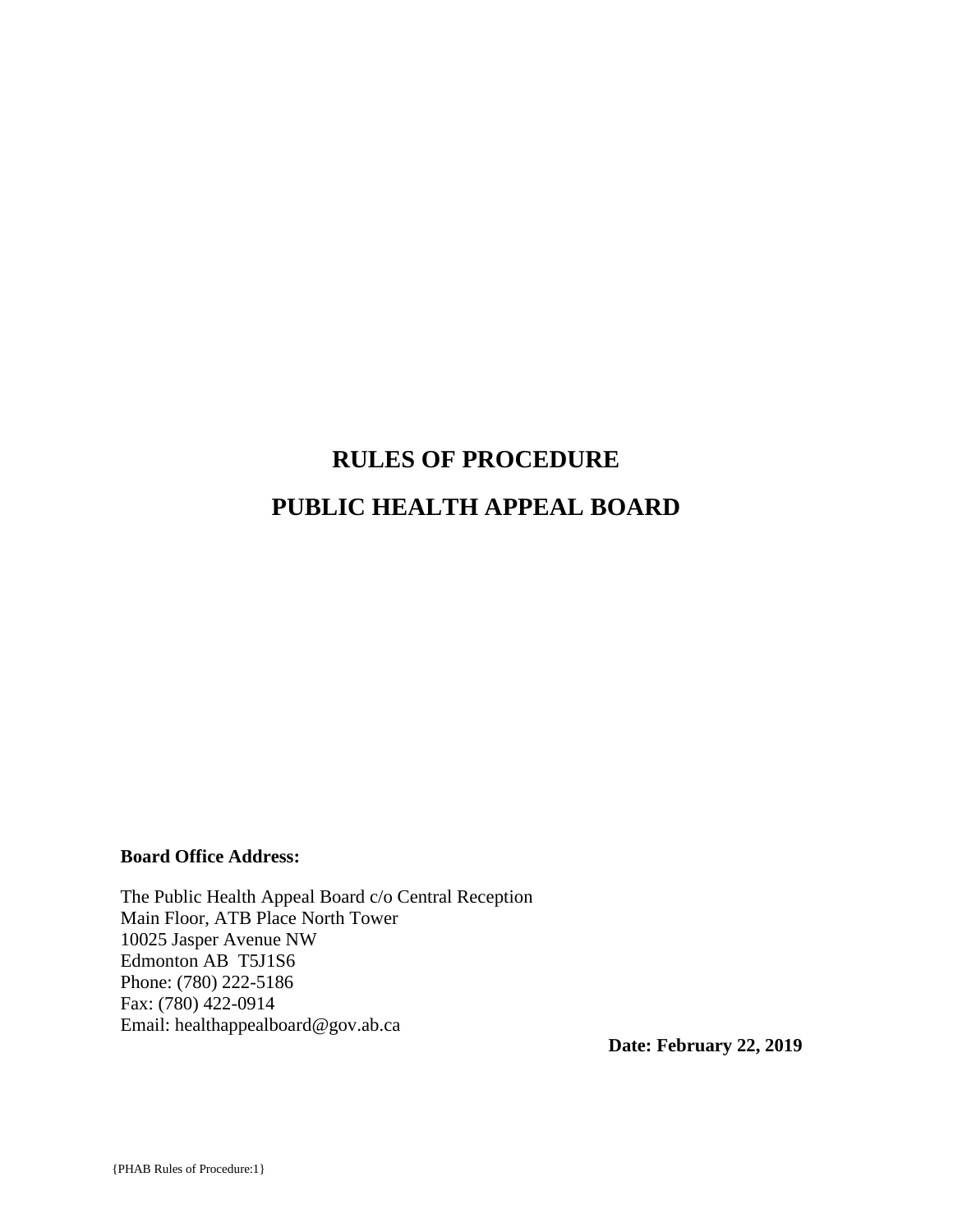# **TABLE OF CONTENTS**

| <b>SECTION 1</b> |                                                                                                 |  |  |
|------------------|-------------------------------------------------------------------------------------------------|--|--|
| 1.1              |                                                                                                 |  |  |
| <b>SECTION 2</b> |                                                                                                 |  |  |
| 2.1              |                                                                                                 |  |  |
| 2.2              |                                                                                                 |  |  |
| 2.3              |                                                                                                 |  |  |
| 2.4              |                                                                                                 |  |  |
| 2.5              |                                                                                                 |  |  |
| <b>SECTION 3</b> |                                                                                                 |  |  |
| 3.1              |                                                                                                 |  |  |
| 3.2              |                                                                                                 |  |  |
| 3.3              |                                                                                                 |  |  |
| 3.4              |                                                                                                 |  |  |
| 3.5              |                                                                                                 |  |  |
| 3.6              | Preliminary Applications - Applications to Dismiss Appeal on the Basis it is Moot 13            |  |  |
| 3.7              |                                                                                                 |  |  |
| 3.8              |                                                                                                 |  |  |
| 3.9              |                                                                                                 |  |  |
| 3.10             |                                                                                                 |  |  |
| <b>SECTION 4</b> |                                                                                                 |  |  |
| 4.1              | The following section governs appeal hearings. However, in the discretion of the Presiding PHAB |  |  |
|                  | Member these or modified procedures may be used for hearing a Preliminary Procedural            |  |  |
|                  |                                                                                                 |  |  |
| 4.2              |                                                                                                 |  |  |
| 4.3              |                                                                                                 |  |  |
| 4.4              |                                                                                                 |  |  |
| 4.5              |                                                                                                 |  |  |
| 4.6              |                                                                                                 |  |  |
| 4.7              |                                                                                                 |  |  |
| 4.8              |                                                                                                 |  |  |
| 4.9              |                                                                                                 |  |  |
| 4.10             |                                                                                                 |  |  |
| 4.11             |                                                                                                 |  |  |
| 4.12             |                                                                                                 |  |  |
| 4.13             |                                                                                                 |  |  |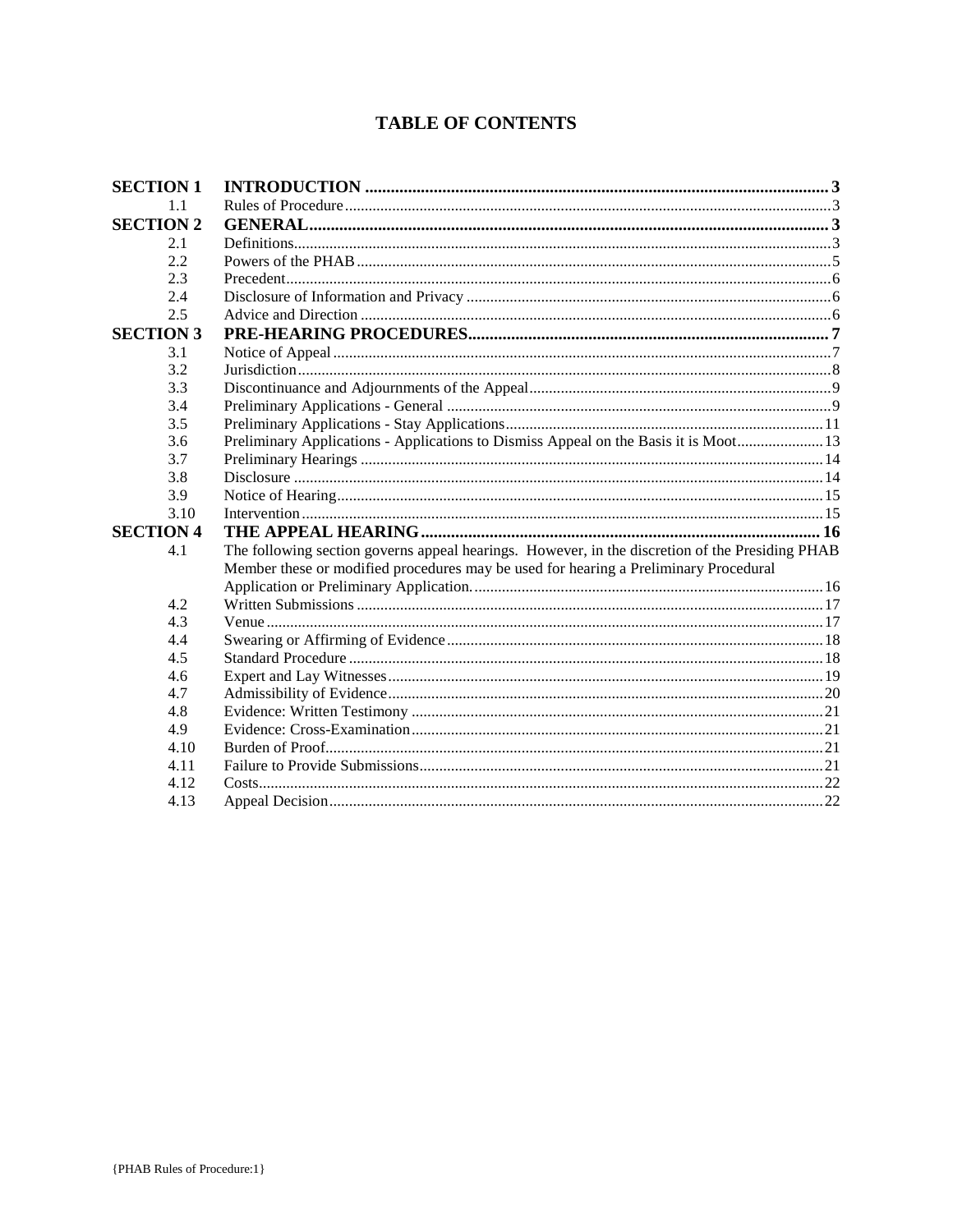# **SECTION 1 INTRODUCTION**

#### **1.1 Rules of Procedure**

- 1.1.1 These are the Rules of Procedure of the Alberta Public Health Appeal Board ("**PHAB**"). The PHAB is an independent quasi-judicial tribunal, selected from a cross-section of Alberta citizens and having the authority under the Alberta *Public Health Act* (the "**Act**") to hear appeals from a person who disputes a decision made by Alberta Health Services that directly affects them and who feels aggrieved by the decision. The Act sets out the formal requirements of an appeal and what the PHAB must do when it receives an appeal. In addition, the Act confers on PHAB all the powers of a commissioner under the *Public Inquiries Act*, R.S.A. 2000, c. P-39. The purpose of these Rules of Procedure is to specify how the PHAB will exercise its powers to deal with appeals.
- 1.1.2 The PHAB emphasizes that these procedures will be flexible. Matters will likely arise during the course of some proceedings which are not specifically addressed by these Rules of Procedure. In such a case, the PHAB will do whatever is necessary to enable it to deal with the appeal effectively and completely, including making an effective and complete decision. In addition, the PHAB may decide that compliance is not required with any part, or all, of a particular rule if in its opinion, the circumstances so require and in such a case, will issue specific directions. In all cases, the Act, and other relevant legislative and statutory provisions, must be complied with and will override these Rules of Procedure in case of any conflict.
- 1.1.3 The PHAB intends to use these Rules of Procedure to fulfill the spirit of the Act. Every reasonable effort will be made to process appeals in a timely fashion in accordance with the principles of natural justice. It is the expectation of the PHAB that all parties before it will cooperate in the discharge of this mandate.

# **SECTION 2 GENERAL**

#### **2.1 Definitions**

- 2.1.1 "Act" means the Alberta *Public Health Act*, R.S.A. 2000, c. P-37, as amended from time to time.
- 2.1.2 "Alberta Health Services" means the governing health authority in Alberta whose decisions are subject to appeal pursuant to the Act, and which is referred to as the "regional health authority" in the Act.
- 2.1.3 "Alternate Vice-Chair" means the Member elected as alternate vice-chair pursuant to section 3(4) of the Act.
- 2.1.4 "Appellant" means the person who appeals a decision of Alberta Health Services in accordance with the Act. As a matter of law in Alberta, the PHAB interprets a "person" to include a corporate entity.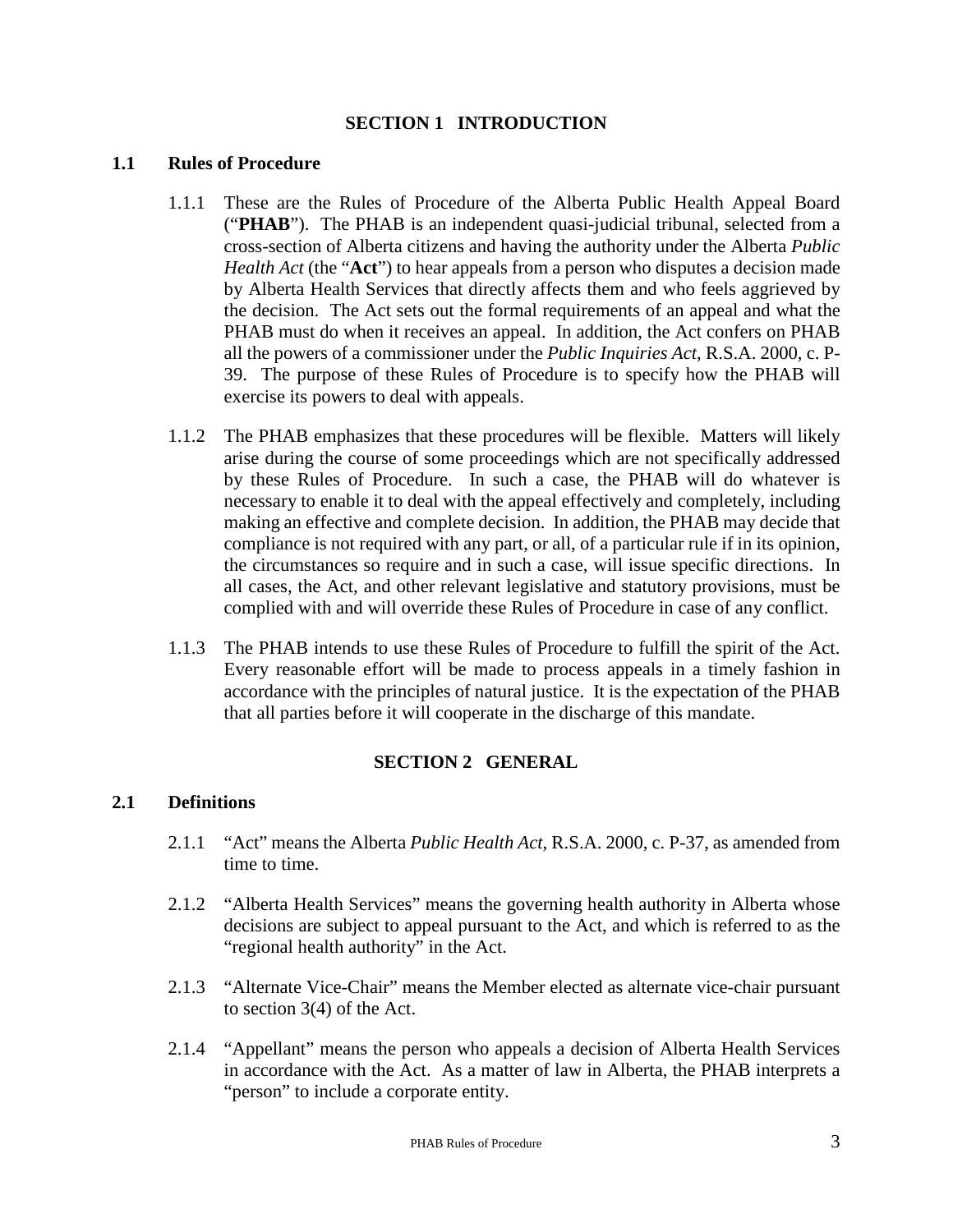- 2.1.5 "Board" or "PHAB" means the Alberta Public Health Appeal Board.
- 2.1.6 "Chair" means the Member designated as Chair pursuant to section 3(2) of the Act.
- 2.1.7 "Decision of the Regional Health Authority" means an order issued under section 62 of the *Public Health Act* (commonly titled or described as an Order of Executive Officer of Alberta Health Services)*,* a decision to issue or to cancel, suspend or refuse to issue a license, permit or other approval provided for in the regulations, and any other decision in respect of which an appeal to the Board is permitted under the regulations, whether or not any of those decisions is made by the regional health authority itself of one of its employees or agents, and a decision pursuant to the *Exemption Regulation,* Alberta Regulation 351/2003 (hereinafter referred to as "Decision").
- 2.1.8 "Disclosure" means the provision, by both the Appellant and Alberta Health Services, of all Relevant Records to the Board and to the other Parties to the appeal in accordance with these Rules of Procedure. This term refers only to evidence, not argument or submissions.
- 2.1.9 "Electronic device" means any device capable of transmitting and/or recording data, audio video or images, including smartphones, cellular telephones, cameras, video cameras or television equipment, audio recorders, computers, laptops, tablets, notebooks, personal digital assistants or other such devices.
- 2.1.10 "Expert Witness" means a witness who has specific qualifications to give opinion evidence about an area within their expertise. Normally, witnesses may only give evidence about the facts that they can speak to from personal knowledge (referred to as "lay" witnesses). In order to qualify as an Expert Witness and so give opinion evidence, the Party presenting that proposed Expert Witness must provide evidence of their qualifications (normally through a resume or curriculum vitae, and a written statement from the proposed Expert Witness).
- 2.1.11 "Intervenor" means a non-party to the appeal who otherwise has an interest in the issue(s) on appeal and who, in the discretion of the PHAB is allowed to participate in the appeal in a specified capacity, on the basis that the PHAB determines that this non-party can bring relevant evidence or submissions to the appeal that would not otherwise be available to the PHAB.
- 2.1.12 "Member" means a member of the Board appointed pursuant to section 3(1) of the Act. (Plural: Members).
- 2.1.13 "Notice of Appeal" means the prescribed form for commencing an appeal to the Board pursuant to section 5(3) of the Act, as maintained by the Secretariat and on the website of the Board.
- 2.1.14 "Party" means the Appellant or Alberta Health Services, or any other person designated as a Party to an appeal by the Board. (Plural: Parties).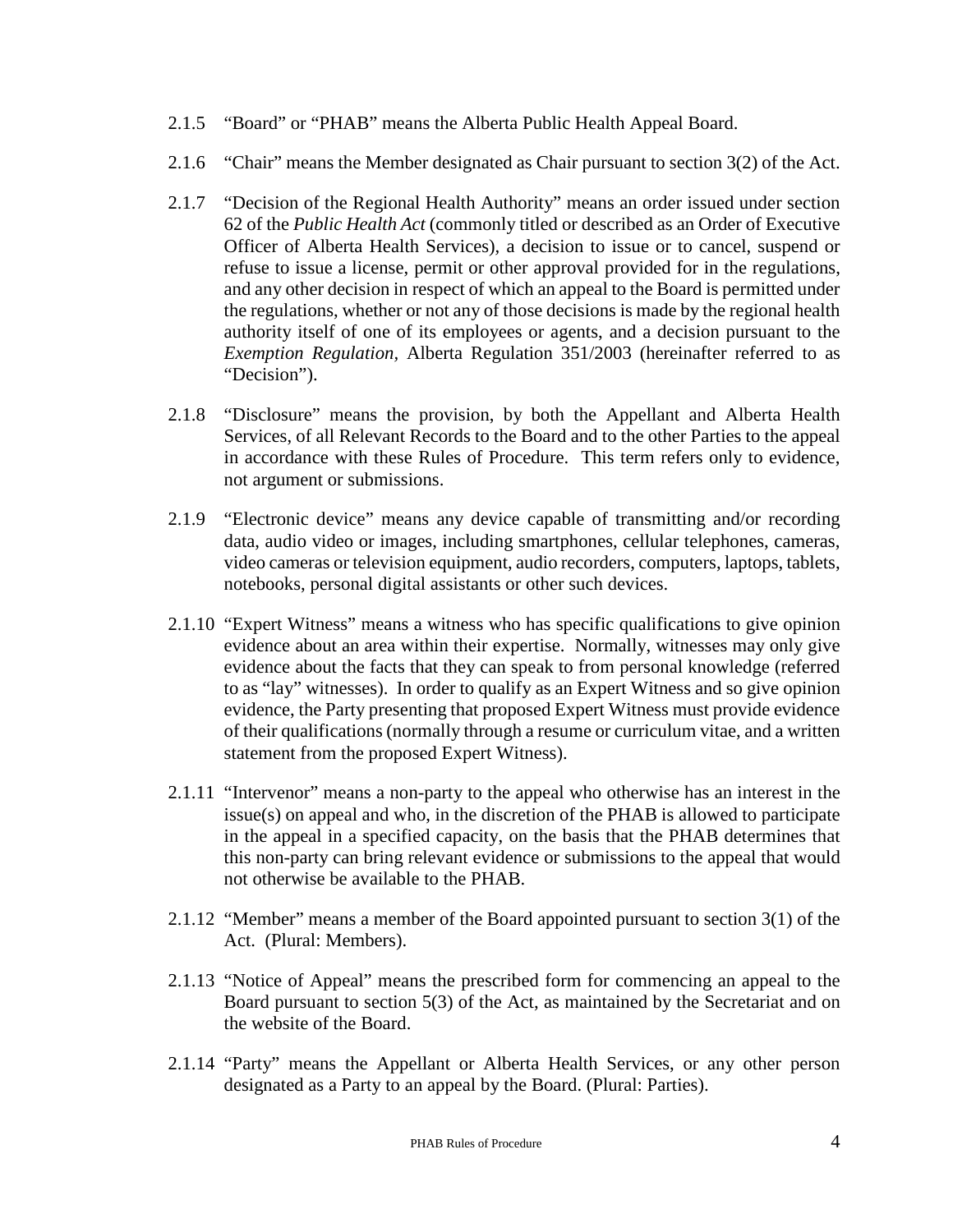- 2.1.15 "Preliminary Application" means an application for some form of relief which is intended to be heard in advance of the hearing of the appeal itself. (Plural: Preliminary Applications).
- 2.1.16 "Procedural Preliminary Application" is a specific subset of Preliminary Applications, and means a Preliminary Application whose outcome cannot be determinative of any appeal on its merits, but is intended to address an issue that will facilitate an appeal hearing in some fashion. (Plural: Procedural Preliminary Applications).
- 2.1.17 "Presiding PHAB Member" means the Member designated by the Act or the Board to chair or lead the conduct of a hearing of an appeal or an application.
- 2.1.18 "Public Place" means a public place as defined in the Act (section 2.1.1).
- 2.1.19 "Record of Proceedings" means all of the materials that were before, or available to, the Board in making its decision, including all Relevant Records, communications with the Parties respecting the appeal (including any applications), all written submissions received relating to the appeal, and any transcripts or recordings of oral evidence and argument at any hearings of applications or of the appeal itself.
- 2.1.20 "Relevant Record" means all documents, records, and any other evidence in a Parties' possession or control that is relevant to the issues under appeal, even if such document, record or other evidence is unfavorable to that Parties' position on appeal.
- 2.1.21 "Secretariat" means the administrative support staff of the Board.
- 2.1.22 "Vice-Chair" means the Member designated as vice-chair pursuant to section 3(2) of the Act.

# **2.2 Powers of the PHAB**

- 2.2.1 The PHAB has all the powers necessary to conduct a fair, expeditious, and impartial hearing of an appeal, including but not limited to the following:
	- To issue subpoenas authorized by law;
	- To administer oaths and affirmations:
	- To rule on the admissibility and relevance of evidence;
	- To require full disclosure of evidence necessary to address appeals before the Board fully and fairly;
	- To regulate the course of hearings before it, and the conduct of persons at such hearings;
	- To require the attendance, either in person or via telephone conference, at any meeting of at least one representative of the Appellant and one representative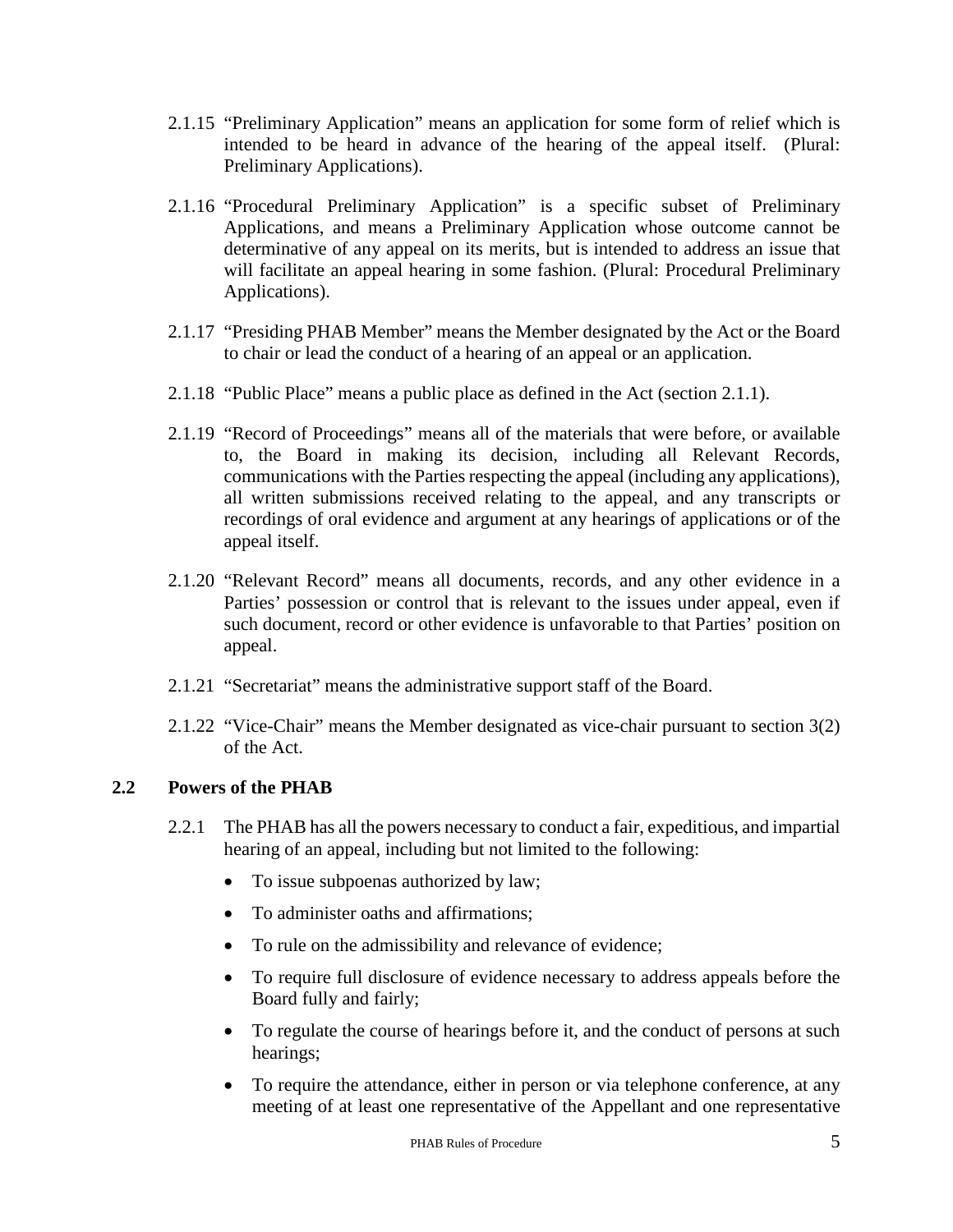of Alberta Health Services having authority to make commitments in regard to procedural matters;

- To hear and make decisions regarding all types of Preliminary Applications and Procedural Preliminary Applications;
- To call and question witnesses;
- Where authorized by law, to impose any appropriate sanctions against any Party or person failing to obey an order of the PHAB, refusing to adhere to reasonable standards of orderly and ethical conduct, or refusing to act in good faith;
- To make decisions on matters within the scope of its statutory authority, including motions brought by the PHAB on its own initiative; and
- To take any other action authorized by, or exercise the powers of a commissioner under, the *Public Inquiries Act*, RSA 2000, c. P-39.

# **2.3 Precedent**

2.3.1 The PHAB recognizes that it is granted, pursuant to the Act, significant discretionary powers. The PHAB further recognizes that the appeals before it are highly fact-specific. Accordingly, the PHAB must decide each case before it individually, based on the material before the PHAB in that particular case. The PHAB recognizes that over time, its prior decisions have developed into a useful benchmark which may indicate how the PHAB will view particular types of cases. However, the PHAB is required to decide each case on its own merits.

#### **2.4 Disclosure of Information and Privacy**

- 2.4.1 All information provided to the PHAB during the course of an appeal is public. As a quasi-judicial tribunal, the PHAB is unable to have communications with, or accept information from, Parties to proceedings before it which are not shared with the other Parties to that proceeding.
- 2.4.2 Hearings before the PHAB are public unless the Presiding PHAB Member specifically directs otherwise. Decisions of the PHAB are public.
- 2.4.3 As a public agency of the Government of Alberta, the PHAB acknowledges that it is subject to the Alberta *Freedom of Information and Protection of Privacy Act*, R.S.A. 2000, c. F-25*.* However, the PHAB understands that its deliberations are exempt from the application of that statute.

#### **2.5 Advice and Direction**

2.5.1 Parties to proceedings before the PHAB may, if appropriate, make application to the PHAB for advice and direction on specific issues or items not otherwise addressed in these Rules of Procedure.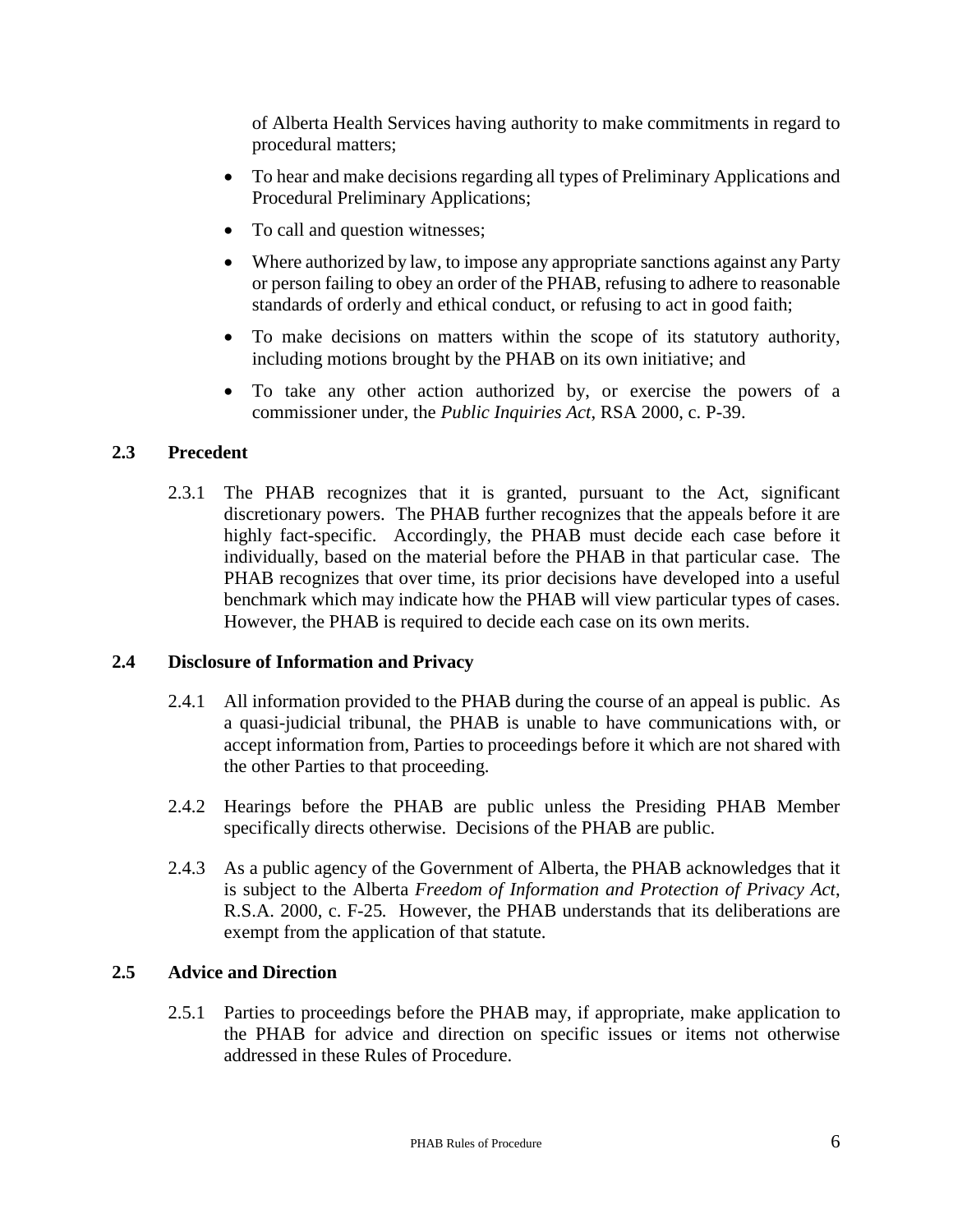## **2.6 Operating Days**

- 2.6.1 The PHAB operates on all days on which the Government of Alberta and its employees operate. On any day on which Government of Alberta offices are closed, the PHAB is not operational.
- 2.6.2 Notices of Appeal received by the PHAB on non-operational days are deemed as received on the actual day received, not the next PHAB operational day.

# **SECTION 3 PRE-APPEAL HEARING PROCEDURES**

## **3.1 Notice of Appeal**

- 3.1.1 A person who is directly affected by a Decision of Alberta Health Services, and who feels himself or herself aggrieved by that Decision, may appeal in accordance with the Act.
- 3.1.2 A Notice of Appeal is to be prepared in the form as available on the website of the PHAB. A person who wishes to appeal but does not have access to the website of the PHAB can contact the Secretariat to obtain the Notice of Appeal form.
- 3.1.3 The Notice of Appeal should contain, at minimum, the following information:
	- 1) The date upon which the Appellant received oral or written notice of the Decision;
	- 2) If the Notice of Appeal is provided to the PHAB more than 10 calendar days from the date upon which the Appellant received oral or written notice of the Decision, a reasonable explanation for the delay;
	- 3) A list of the specific particulars that the Appellant disputes with the Decision and reasons for the Appellant's dispute. Outline in detail each repair, description, characterization or other by Alberta Health Services, that is in dispute; and
	- 4) The specific remedy or relief which the Appellant wishes the Board to order.
- 3.1.4 A person who wishes to appeal may be represented by a lawyer, who may sign the Notice of Appeal on behalf of their client, the Appellant. An Appellant who wishes to be assisted by a non-legal agent such as a friend or family member may receive that assistance in preparing the Notice of Appeal and any other written submissions, and may have that person present at any hearings during the course of the appeal to provide support and assistance as well as make submission on behalf of the Appellant. However, the Appellant still personally sign the Notice of Appeal.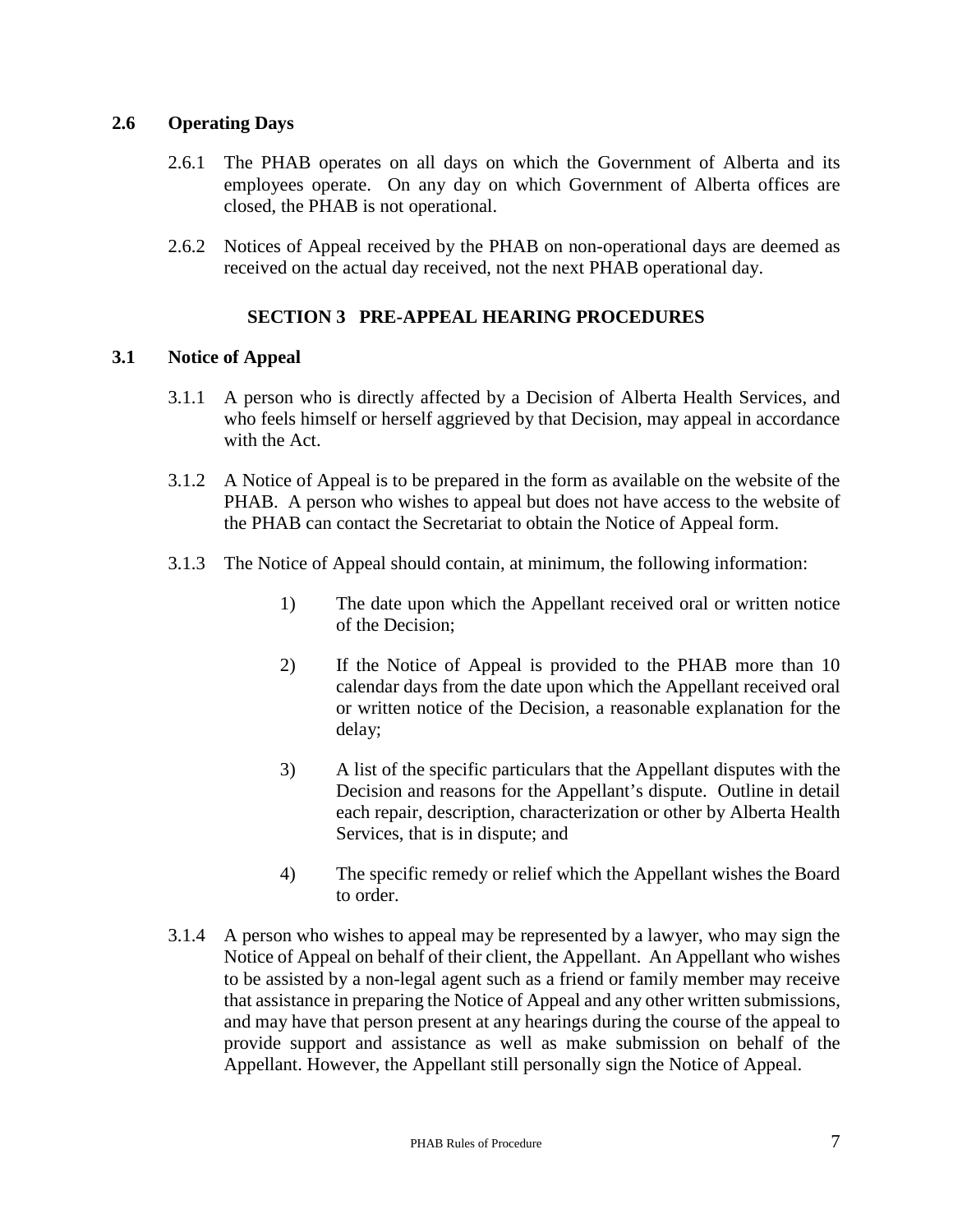- 3.1.5 An Appellant must serve the PHAB and Alberta Health Services with a Notice of Appeal in the prescribed form by no later than the tenth  $(10<sup>th</sup>)$  calendar day after the day on which the Appellant became aware of the written Decision which they wish to appeal, unless an oral Decision was issued pursuant to section 62(5), in which case an Appellant must serve the PHAB and Alberta Health Services with a Notice of Appeal in the prescribed form by no later than the tenth  $(10<sup>th</sup>)$  calendar day after the day on which the oral Decision was given.
- 3.1.6 The occupants (other than owner) of a Public Place which is the subject of a Decision for which a Notice of Appeal has been filed, will be notified of the Notice of Appeal. However, if the occupants do not respond to the notification of the Notice of Appeal and specifically request to be provided notice of further developments in the appeal, the Secretariat will not provide further particulars of the appeal to the occupants.
- 3.1.7 The PHAB expects that Appellants will be reasonably diligent. To that end, Appellants who appear to be actively seeking to avoid service of the Decision, or who decline to accept registered mail, for example, may be deemed to have been served with the Decision whether or not they have actually read it.
- 3.1.8 The Notice of Appeal is sufficiently served on both the PHAB and Alberta Health Services if it is served on either one of them. Service on the PHAB may be achieved in any of the following ways:

| By Email:                   | By Fax:      | By Personal<br>Delivery:                                                                                                    | By Registered Mail:                                                                                                         |
|-----------------------------|--------------|-----------------------------------------------------------------------------------------------------------------------------|-----------------------------------------------------------------------------------------------------------------------------|
| HealthAppealBoard@gov.ab.ca | 780-422-0914 | <b>Public Health</b><br>Appeal Board<br>$c$ o Central<br>Reception<br>Main Floor, ATB<br><b>Place North</b><br>10025 Jasper | <b>Public Health</b><br>Appeal Board<br>$c$ o Central<br>Reception<br>Main Floor, ATB<br><b>Place North</b><br>10025 Jasper |
|                             |              | <b>Avenue NW</b><br>Edmonton, AB T5J<br>1S <sub>6</sub>                                                                     | <b>Avenue NW</b><br>Edmonton, AB T5J<br>1S6                                                                                 |

#### **3.2 Jurisdiction**

3.2.1 The jurisdiction of the PHAB is limited by the Act to appeals to address grievances with Decisions made by Alberta Health Services.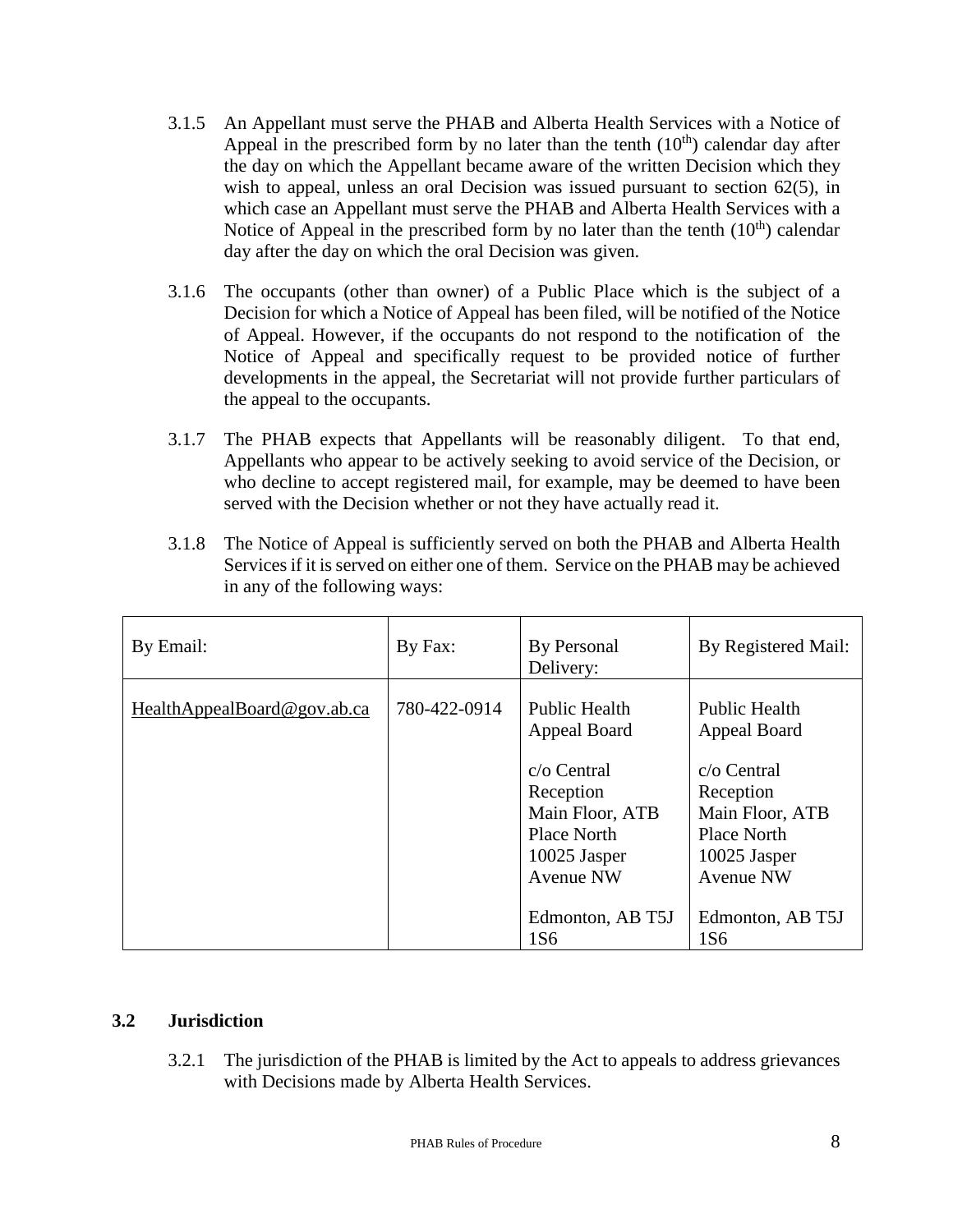- 3.2.2 The PHAB is not empowered to deal with questions of constitutional law. To that end, complaints of violations of rights under either the *Canadian Charter of Rights and Freedoms* or the Alberta *Bill of Rights* are not within the jurisdiction of the PHAB. Notices of Appeal relying on such grounds will be dismissed, or those particular grounds will not be addressed by the PHAB.
- 3.2.3 The PHAB will also not accept appeals from parties that are not affected by the Decision under appeal. In other words, if the appeal has no direct effect on the Appellant, then the PHAB will not hear that person's appeal as they would not have standing to appeal the Decision in question.
- 3.2.4 Further, the nature of the conduct of the Alberta Health Services Executive Officer who made the decision under appeal is generally not relevant to the PHAB's jurisdiction, unless the conduct of the Executive Officer impacted the discharge of his or her duties. Appeals that only raise dissatisfaction with the Executive Officer's behaviour will not generally be accepted as within the jurisdiction of the PHAB.

## **3.3 Discontinuance and Adjournments of the Appeal or Other Hearings**

- 3.3.1 At any time before the commencement of the hearing of the appeal, the Appellant may withdraw their Notice of Appeal by providing confirmation of their intention to withdraw to the Secretariat in writing.
- 3.3.2 The PHAB has the discretion to consider an appeal withdrawn if a Party fails to attend a hearing after being given reasonable notice in accordance with these Rules of Procedure and any statutory requirements.
- 3.3.3 If a Party is more than 15 minutes late for their scheduled hearing without having provided notice in advance to the PHAB, the PHAB may exercise its discretion to either reschedule the hearing, or may consider the appeal abandoned if the hearing was for the appeal itself.
- 3.3.4 Any Party may request an adjournment of the hearing of the appeal by way of Procedural Preliminary Application. Such application will be determined at the discretion of the Chair, Vice-Chair or Alternate Vice-Chair hearing the Procedural Preliminary Application for an adjournment.

#### **3.4 Preliminary Applications - General**

3.4.1 Pursuant to the PHAB's powers under the Act and the *Public Inquiries Act*, the PHAB has passed a motion delegating to the Chair, Vice-Chair, or Alternate Vice-Chair, the ability, at the discretion of the Chair, to hear and decide all Procedural Preliminary Applications without requiring the full PHAB, or a quorum of PHAB Members, to be convened. This is in recognition of the narrow timeframe within which the PHAB must operate, as well as the often expedited timeframes that are required due to the nature of the issues under appeal. This authority granted to the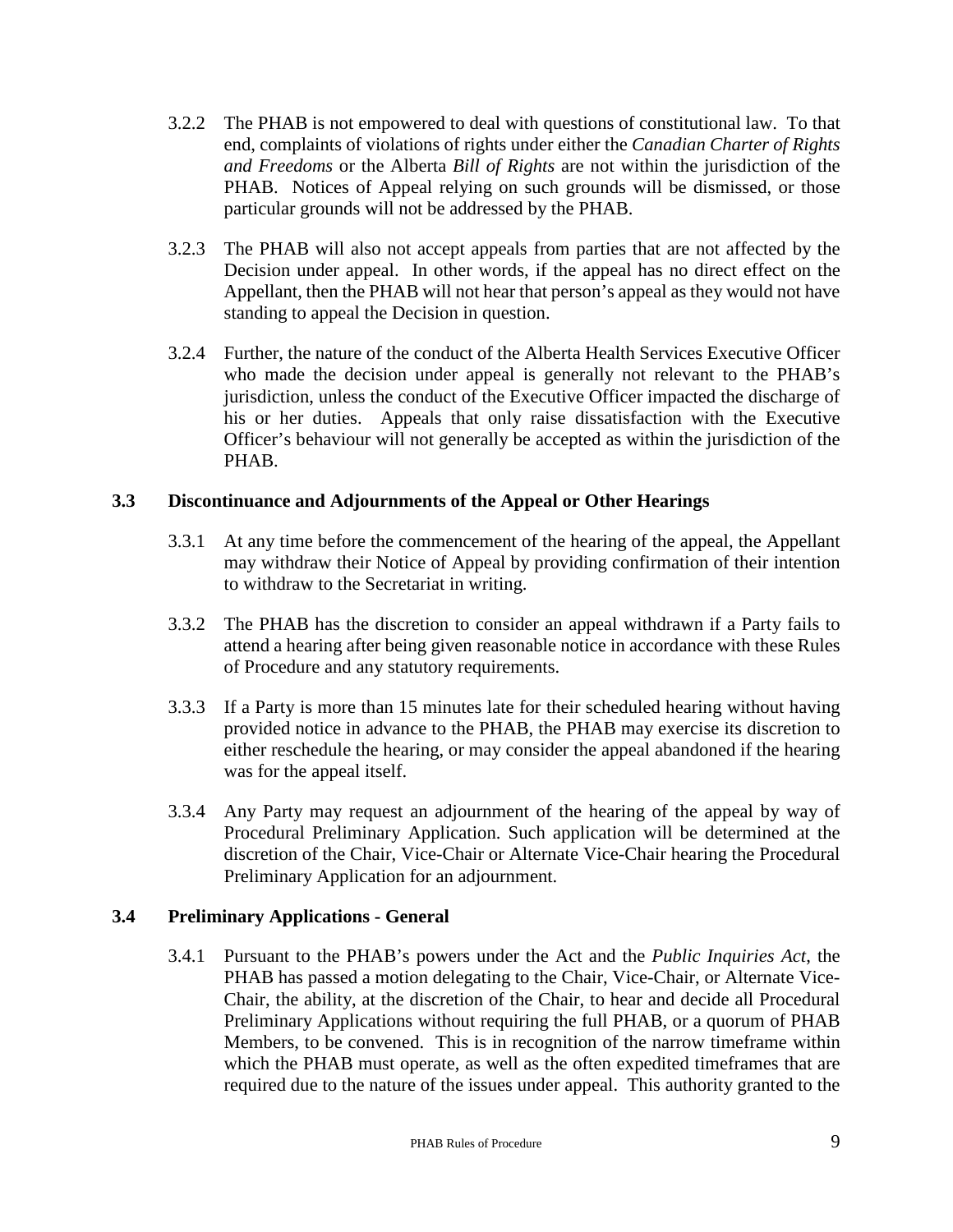Chair, Vice-Chair, or Alternate Vice-Chair is limited to addressing Procedural Preliminary Applications.

- 3.4.2 On receipt of a Procedural Preliminary Application, the Secretariat shall give notice of the Procedural Preliminary Application to all Parties to the appeal, who shall be given a reasonable period of time to provide a response indicating whether they support or oppose the Procedural Preliminary Application.
- 3.4.3 The motion referenced in Rule 3.4.1 includes applications for a stay pending the hearing of an appeal (addressed in Rule 3.5).
- 3.4.4 Notwithstanding Rule 3.4.1, the Chair, Vice-Chair, or Alternate Vice-Chair, retains the discretion to require a quorum of the PHAB to hear a Procedural Preliminary Application where the Chair, Vice-Chair, or Alternate Vice-Chair deems that appropriate in the circumstances.
- 3.4.5 A non-exhaustive list of examples of Procedural Preliminary Applications, brought by the Parties or the PHAB, include the following:
	- An application to adjourn a hearing of an appeal, Preliminary Application, or Procedural Preliminary Application;
	- A preliminary application to narrow the issues before the Board on appeal;
	- An application for advice and direction pursuant to Rule 2.5;
	- An application to direct any Party to produce documents in its possession relevant to the appeal (as required by Rule 3.8);
	- An application by any Party to extend the time for production of documents;
	- An application to change the venue pursuant to Rule 4.2;
	- An application to have a hearing, or part of a hearing, conducted by teleconference or videoconference; or
	- An application for third party intervention (addressed in Rule 3.10).
- 3.4.6 In contrast, applications to dismiss the appeal for lack of jurisdiction, being filed out of time, or mootness (addressed under Rule 3.6), would be a non-exhaustive list of examples of Preliminary Applications, brought by the Parties or the PHAB, that would require a full quorum of the PHAB to address, as these applications could potentially be dispositive of the entire appeal.
- 3.4.7 In the discretion of the Presiding PHAB Member, all Preliminary Applications may be addressed in any of the following ways:
	- by written submissions;
	- by teleconference or videoconference, or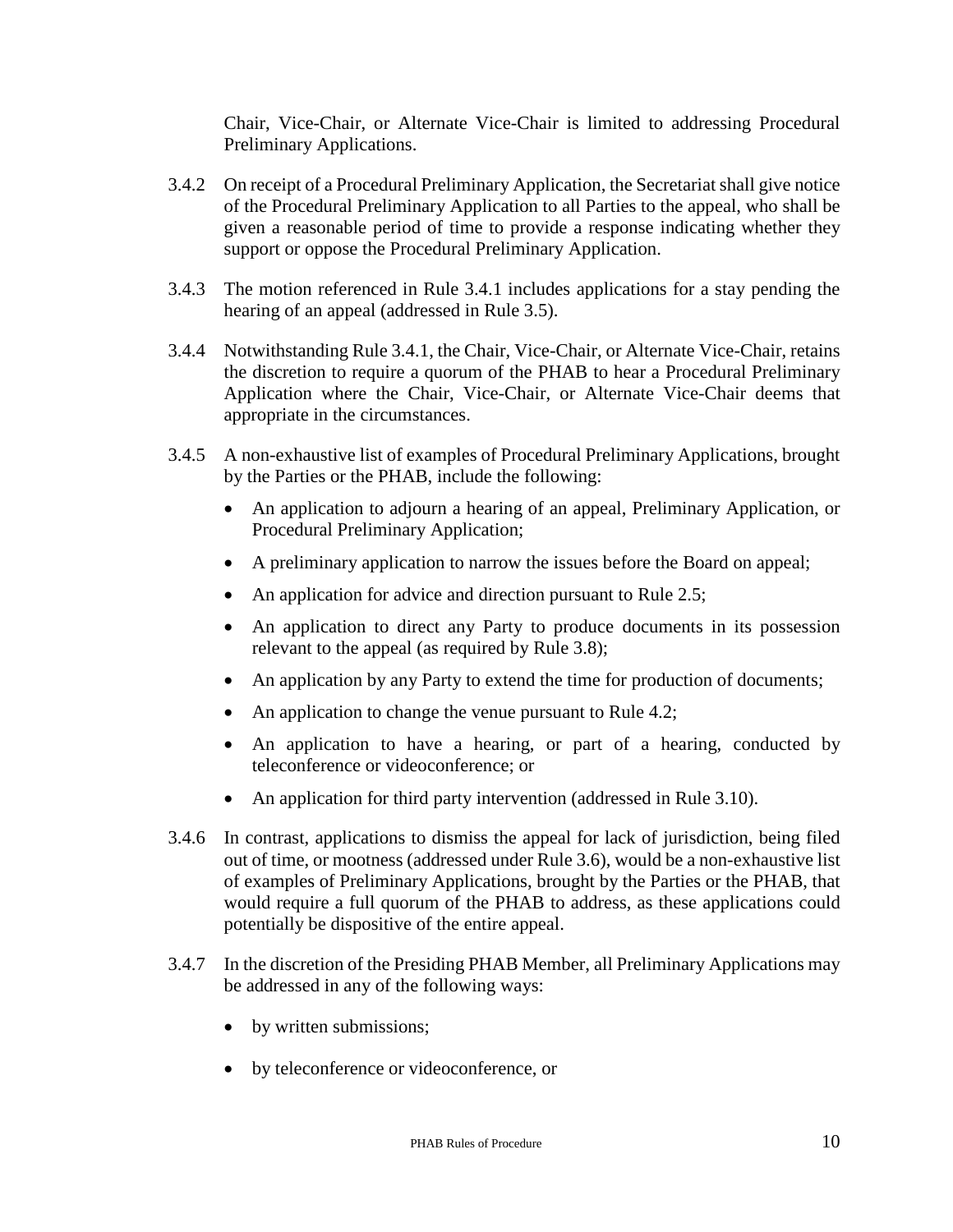- by in-person hearing.
- 3.4.8 The process for making a Preliminary Application is that the Party seeking the direction or relief in question must provide a written application, signed by the Parties or their lawyer, and serve that on the PHAB, and may serve it on Alberta Health Services and any other Party to the original appeal proceeding. An application must contain at least the following:
	- a written and signed statement setting out the reasons, basis or grounds for the application, along with the remedies that are sought;
	- all documentary evidence that the Party making the application intends to rely on in support of the application;
	- a written indication of any other, non-documentary, evidence, that the applicant may wish to provide, including a list of any witnesses and the evidence they are expected to give.
- 3.4.9 The process which the PHAB will follow at the hearing of any Preliminary Application will generally be the same as the process for the hearing of an appeal as outlined in Section 4, but may be modified as necessary in the discretion of the Presiding PHAB Member.
- 3.4.10 Where a Procedural Preliminary Application is heard by the Chair, Vice-Chair, or Alternate Vice-Chair alone, the Chair, Vice-Chair or Alternate Vice-Chair may, in their discretion, deliver oral reasons for their decision at the conclusion of the hearing rather than reserving their decision and later issuing a written decision. In the case where oral reasons for decision are delivered at the conclusion of the hearing of the Procedural Preliminary Application, the Chair, Vice-Chair or Alternate Vice-Chair is not required to also provide written reasons; although the nature of the decision made will be confirmed by correspondence from the Secretariat in all cases to provide a written record of that decision. However, on any Preliminary Application heard by a panel of the PHAB, the decision of the PHAB will be issued in writing.

# **3.5 Preliminary Applications - Stay Applications**

- 3.5.1 It is important for Appellants to understand that merely serving an appeal does not relieve them of the obligation to comply with the decision they are appealing.
- 3.5.2 An Appellant may ask Alberta Health Services to extend the date by which any steps required to be taken under a Decision must be completed.
- 3.5.3 If the Appellant does not wish to comply with the decision, or if the decision requires things to be done prior to the date of the appeal hearing, or if Alberta Health Services declines to extend the date for completion of any required steps, then the Appellant must bring an application to the PHAB seeking to stay the operation of the decision pending the hearing of the appeal. The onus of proof in such an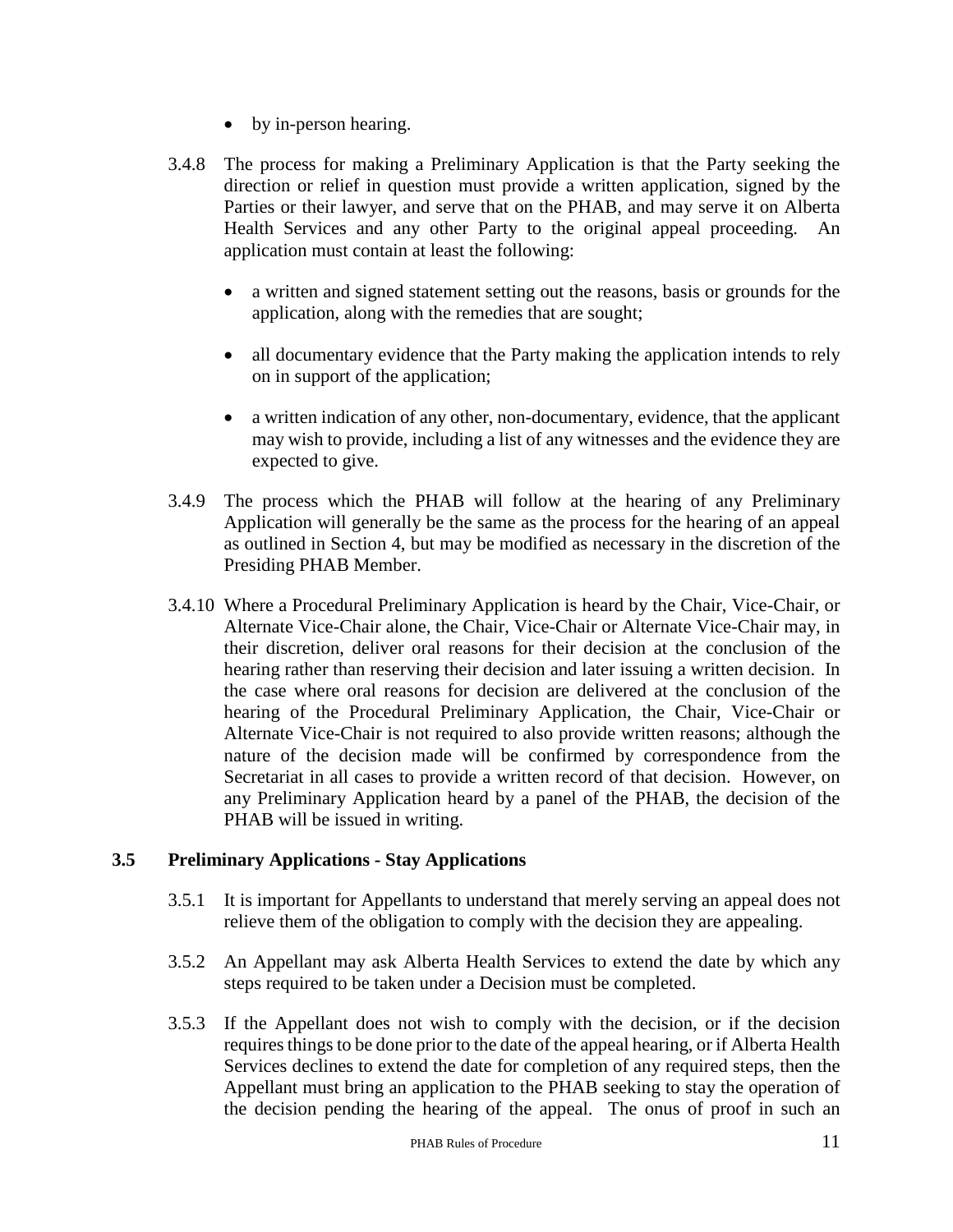application lies on the Appellant, who must provide evidence of each of the required factors. A stay application will be heard and decided by the Chair, Vice-Chair, or Alternate Vice-Chair. In addressing such an application, the Chair, Vice-Chair, or Alternate Vice-Chair will have regard to the following factors:

- Is there a serious issue to be tried? This is not a difficult or high threshold for the Appellant to meet. The Appellant must simply show that there is some real, genuine issue to be brought forward at the hearing of the appeal. If the Appellant can show one issue that the PHAB would consider at the hearing of the appeal, then this element is discharged.
- Secondly, the Appellant must show "irreparable harm" would arise if the stay is not granted. Irreparable harm is harm which cannot be adequately compensated by monetary damages. In the case of appeals to the PHAB, as no monetary recourse against Alberta Health Services is available, the Chair, Vice-Chair, or Alternate Vice-Chair will be prepared to review evidence of financial impact from a Decision under appeal and consider whether this might amount to "irreparable harm".
- The balance of convenience must weigh in favour of granting the stay. In this regard, the Chair, Vice-Chair, or Alternate Vice-Chair will review evidence of the impact of complying with the decision on the Appellant, and weigh that against the impact of allowing the circumstances which gave rise to the decision under appeal to continue. The Chair, Vice-Chair, or Alternate Vice-Chair must determine that there would be greater potential for inconvenience or harm from not granting the stay, as opposed to granting it, before finding this element weighs in favour of the application for a stay.
- The final element, which is generally combined with the third element in the analysis, is the public interest. The Chair, Vice-Chair, or Alternate Vice-Chair must consider what the public interest is in maintaining the decision, as opposed to granting the stay. As an example, the Chair, Vice-Chair, or Alternate Vice-Chair may find that the decision under appeal has a significant public health or safety component such that it would not be appropriate to stay it.
- 3.5.4 Upon receipt of an application for a stay, the Chair has three options. The Chair may:
	- Make an immediate order staying the decision appealed;
	- Immediately dismiss the application for a stay; or
	- Decide that a hearing of the stay application is required.
- 3.5.5 If the Chair, Vice-Chair, or Alternate Vice-Chair decides that a hearing of the stay application is required, then the Chair may issue directions on the procedure for hearing the stay application, including requiring written submissions from the parties and any other interested persons, on whether or not a stay should be granted. These directions may include requirements relating to service of copies of the written submissions, the procedure for exchange of written submissions including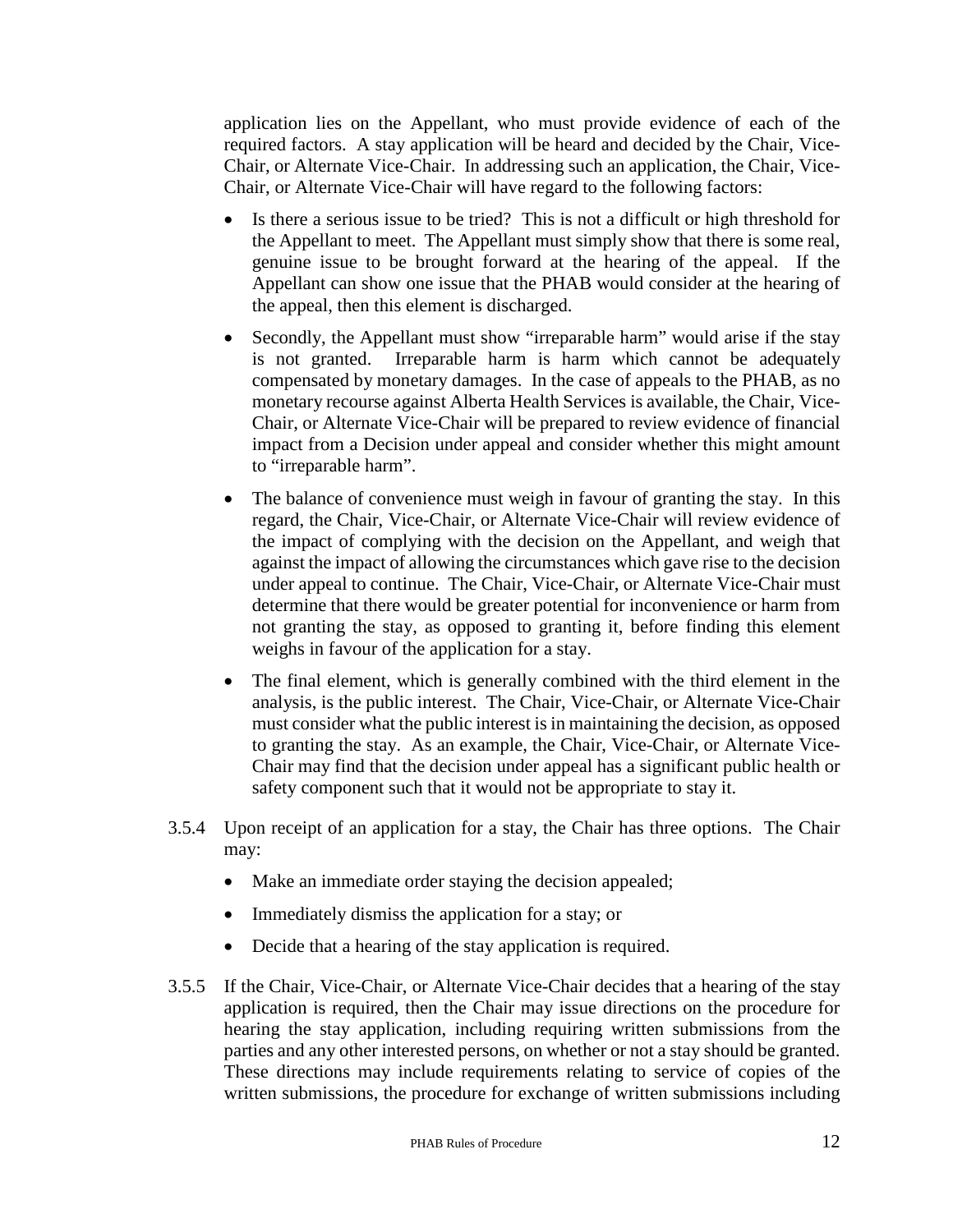any opportunity to reply, and requirements for filing those submissions, as well as procedures for a hearing by teleconference, video conference or in person.

3.5.6 After the conclusion of the hearing of the stay application, the Chair, Vice-Chair or Alternate Vice-Chair may reserve their decision and later issue written reasons that either stay the decision appealed or dismiss the application for a stay. Alternatively the Chair, Vice-Chair, or Alternate Vice-Chair may give oral reasons for their decision immediately at the conclusion of the hearing, which decision will then be confirmed in writing by the Secretariat.

## **3.6 Preliminary Applications - Applications to Dismiss Appeal on the Basis it is Moot**

- 3.6.1 Subsequent to receipt of an appeal, Alberta Health Services may rescind an appealed Decision for reasons including but not limited to, compliance with the Decision by the Appellant. Alberta Health Services may bring before the PHAB an application to dismiss the appeal on the grounds that it is moot.
- 3.6.2 An application to dismiss an appeal on the basis it is moot will affect the ultimate appeal, therefore this application must be heard by a quorum of the PHAB.
- 3.6.3 In considering whether an appeal is moot the PHAB shall consider the following factors:
	- 1) Whether an adversarial relationship exists between the Appellant and AHS. This requires consideration as to the Appellant's reasons for compliance with the Decision. For example, if the decision was complied with due to agreement with the citations in the Decision, no adversarial relationship will exist between AHS and the Appellant.
	- 2) If compliance was in an attempt to mitigate the Appellant's losses as a result of the Decision, and the validity of the Decision remains disputed, an adversarial relationship will exist, which is a factor in favor of the PHAB hearing a moot appeal.
- 3.6.4 If no adversarial relationship remains, then generally and absent extraordinary circumstances, the adequacy of which is solely within the discretion of the PHAB, the PHAB will dismiss the appeal.
- 3.6.5 If an adversarial relationship remains, the PHAB shall consider the following factors to determine whether it should exercise its discretion to hear a moot appeal:
	- 1) Whether its decision on the appeal will have some practical effect on the rights of the Parties.
	- 2) Whether the issue on appeal is of a recurring nature and brief duration.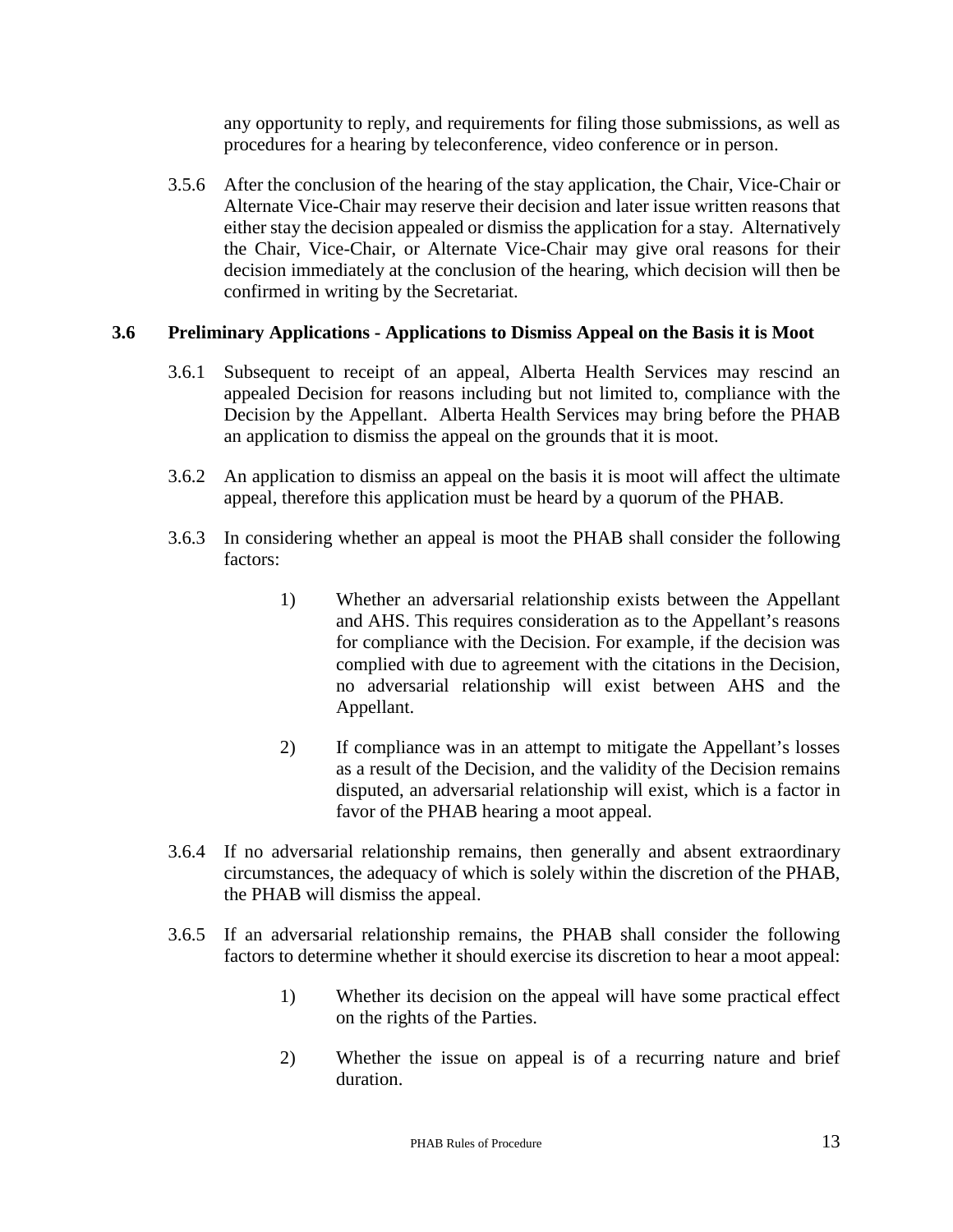- 3) Whether the issue on appeal is of a national or societal importance.
- 3.6.6 The PHAB will review all applications for dismissal on the basis of mootness on a case by case basis. Except in extraordinary circumstances, the PHAB will generally decline to hear moot appeals.
- 3.6.7 The above noted guidelines are not an exhaustive list of considerations or factors which may be before the PHAB on any given appeal. However, application of these guidelines will assist the Board in maintaining consistency in its decisions to hear or not hear, moot appeals.

## **3.7 Preliminary Hearings**

- 3.7.1 Upon receipt of an appeal, the PHAB may determine that the issues to be addressed at the hearing of the appeal, including the grounds of appeal, are not clear enough to allow for either appropriate document production, or to allow the PHAB to effectively decide the matter. In such a case, the PHAB may direct that a preliminary hearing occur before the Chair. Vice-Chair or Alternate Vice-Chair to specifically address the grounds of appeal which will be heard by the PHAB at the hearing of the appeal. This may include, but is not limited to, addressing whether or not the grounds advanced are within the jurisdiction of the PHAB.
- 3.7.2 As indicated, although the PHAB will determine whether or not a preliminary hearing is required, if one is directed, it may be heard by the Chair, Vice-Chair or Alternate Vice-Chair.
- 3.7.3 Preliminary hearings may be addressed, in the discretion of the Chair, Vice-Chair or Alternate Vice-Chair hearing the matter, in the same manner as any Preliminary Application.

#### **3.8 Disclosure**

- 3.8.1 No later than ten (10) calendar days in advance of the date of the appeal hearing, Alberta Health Services is required to provide Disclosure to the PHAB and to the Appellant. Such evidence is to be provided electronically by email if possible, while arrangements are to be made with the Secretariat in respect of any evidence not capable of transmission by email. In cases where Alberta Health Services is unable to comply with this time requirement, Alberta Health Services may make written application to the PHAB for additional time to provide the Disclosure, which written application will be addressed by the Chair, Vice-Chair, or Alternate Vice-Chair, pursuant to the Procedural Preliminary Application process set forth under Rule 3.4.
- 3.8.2 No later than ten (10) calendar days in advance of the date of the appeal hearing, the Appellant is required to provide Disclosure to the PHAB and to Alberta Health Services. Such documents are to be provided electronically by email if possible, while arrangements are to be made with the Secretariat in respect of any evidence not capable of transmission by email. If the Appellant does not have access to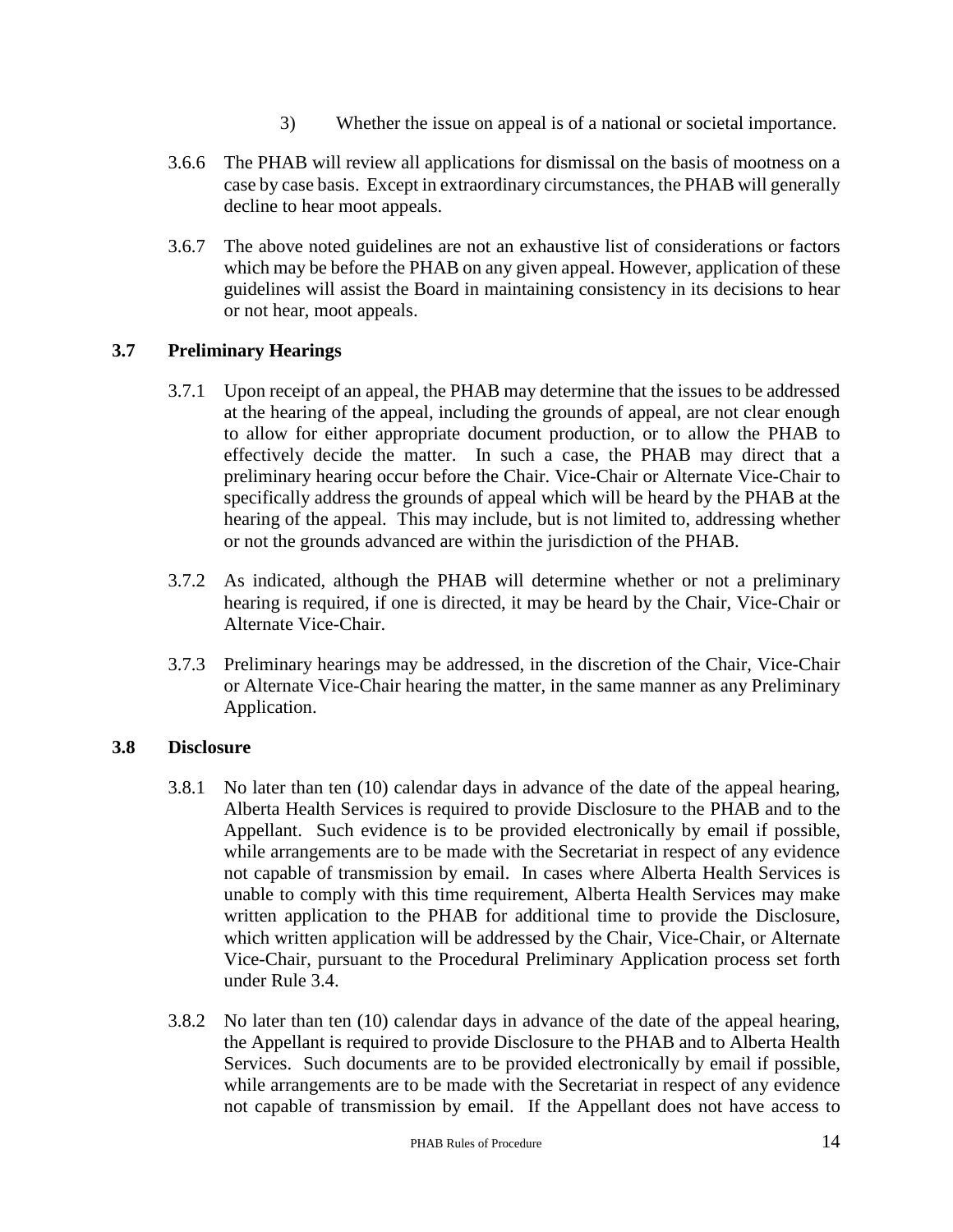email, then a hard copy of documentary evidence may be delivered to the PHAB which will arrange to provide the material to Alberta Health Services. In cases where the Appellant is unable to comply with this time requirement, the Appellant may make written application to the PHAB for additional time to provide the Disclosure, which written application will be addressed by the Chair, Vice-Chair, or Alternate Vice-Chair, pursuant to the Procedural Preliminary Application process set forth under Rule 3.4.

3.8.3 For the purposes of calculation of deadlines, if a deadline falls on a weekend or holiday, then the applicable day is the first business day before that weekend or holiday.

#### **3.9 Notice of Hearing**

- 3.9.1 The Secretariat will canvass the availability of the Appellant and Alberta Health Services prior to issuing a Notice of Hearing.
- 3.9.2 The Notice of Hearing will be issued to all relevant parties by email a reasonable time in advance of the hearing. If a Party does not have access to email, the Secretariat is empowered to make reasonable alternate arrangements.
- 3.9.3 The Notice of Hearing shall contain the following information:
	- The date, time, and place of the hearing;
	- A list of the grounds of appeal listed in the Notice of Appeal, subject to any clarification of issues that the PHAB may have obtained from the Appellant;
	- The mailing address, fax number, and email address of the PHAB; and
	- Any other matter the PHAB deems relevant.

#### **3.10 Intervention**

- 3.10.1 The PHAB's process is such that Intervenors are rarely contemplated. The rights of the Parties to the appeal process are determined by the Act and any other applicable laws, and these Rules of Procedure. However, the PHAB acknowledges that it is possible that a non-party to the appeal, might be interested in intervening in an appeal before it. To that end, the PHAB is prepared to entertain applications for intervention, following the same general process, with any necessary modifications, that applies to Procedural Preliminary Applications set forth in Section 3.4.
- 3.10.2 Requests for intervention must be in writing and contain the name, address, email and fax number (if available), and telephone of the person submitting the request, along with an indication as to whether the person submitting the request intends to be represented by a lawyer or agent, and if so, all applicable contact information for that lawyer or agent. The written request must contain a summary of the nature of the person's interest in the subject matter of the Notice of Appeal, and the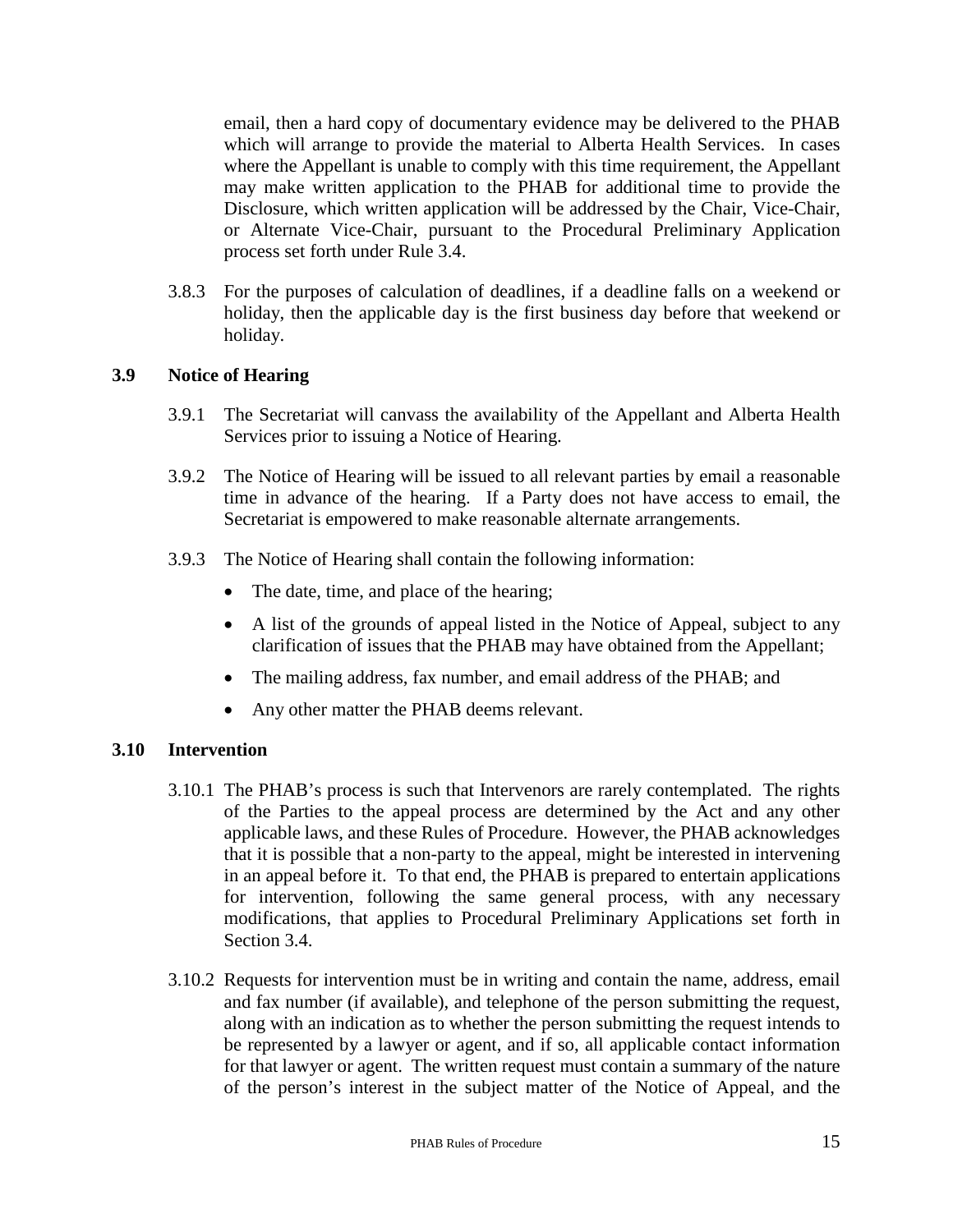signature of the person submitting the request or their lawyer and must be submitted to the Secretariat no later than two (2) weeks before the scheduled hearing date.

- 3.10.3 Where the PHAB receives such a request in writing, it shall determine whether the person submitting the request should be allowed to make representations in respect of the subject matter of the Notice of Appeal.
- 3.10.4 As a general rule, those persons or groups wishing to intervene must provide evidence of each of the following:
	- Their participation will materially assist the PHAB in deciding the appeal, by providing testimony, cross-examining witnesses, or offering argument or other evidence directly relevant to the appeal;
	- The proposed Intervenor has a tangible interest in the subject matter of the appeal;
	- The intervention will not unnecessarily delay the appeal;
	- The proposed Intervenor in the appeal is substantially supporting or opposing the appeal such that the PHAB may know the designation of the Intervener as to whether they are likely to assist the Appellant or Alberta Health Services;
	- The intervention will not repeat or duplicate evidence presented by other parties; and
	- If the intervention request is late, there are documented and sound reasons why the intervenor did not file earlier seeking such status.
- 3.10.5 On receipt of an application for intervention, the Secretariat shall give notice of the application to all Parties to the appeal, who shall be given a reasonable period of time to provide a response indicating whether they support or oppose the application.
- 3.10.6 When the PHAB makes its determination as to whether or not the person submitting the request is allowed to appear as an Intervenor, it shall give that person and the Parties written notice of the decision. In the discretion of the PHAB, persons who may have been entitled to participate as a Party, but failed in a timely fashion to avail themselves of the opportunity to do so, may be denied intervention rights. Further, the PHAB will advise the Intervenor as to the nature and scope of their participation rights. For example, the PHAB may choose to limit the rights of participation of an Intervenor to written submissions only.

# **SECTION 4 THE APPEAL HEARING**

**4.1** The following section governs appeal hearings. However, in the discretion of the Presiding PHAB Member these or modified procedures may be used for hearing a Preliminary Procedural Application or Preliminary Application.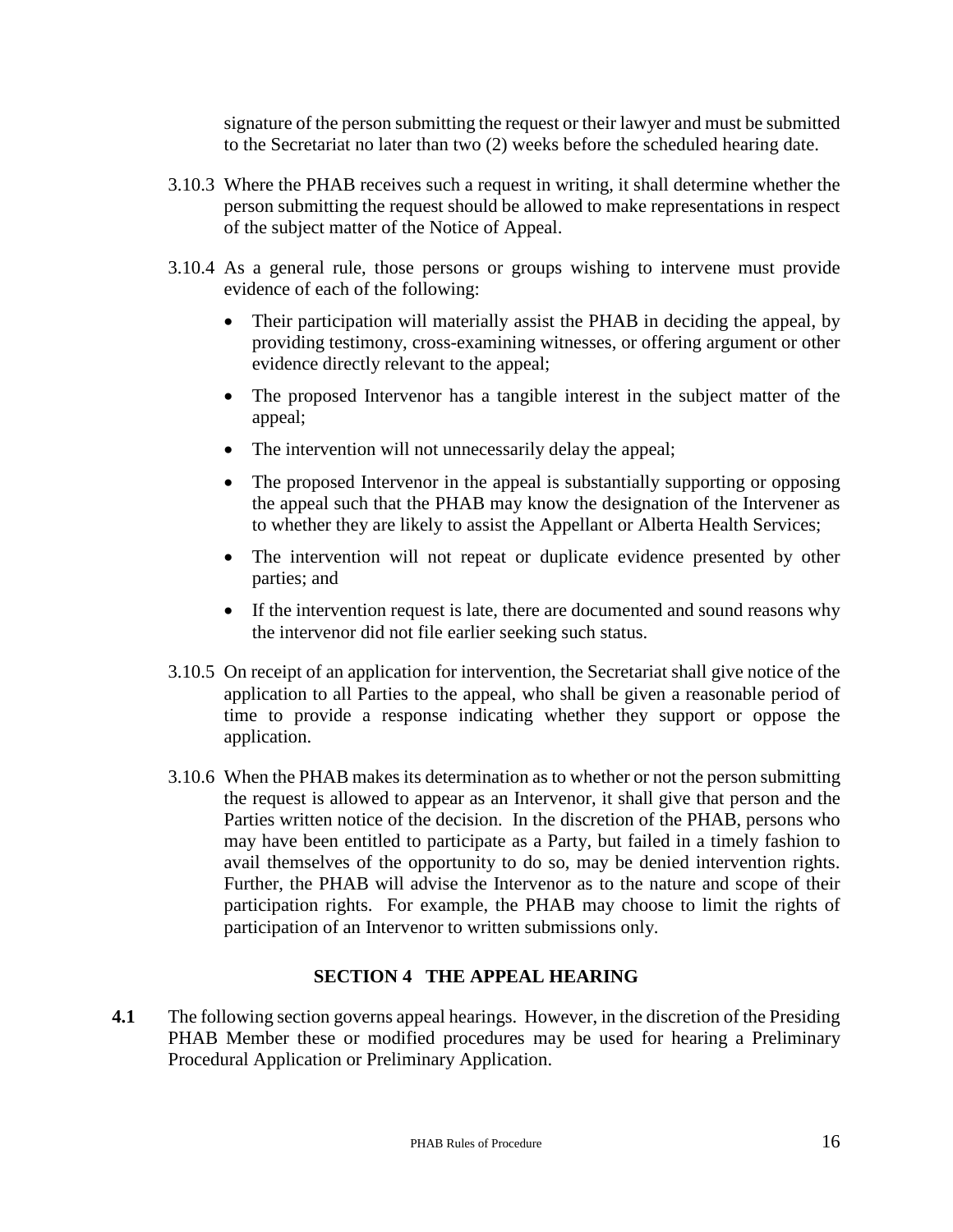# **4.2 Written Submissions**

- 4.2.1 Every Party to an appeal may file a written submission (that is, a summary of the arguments they intend to present with reference to the evidence they have provided or intend to present at the hearing) with the PHAB. Any Party wishing to file a written submission must deliver a copy to the PHAB and may provide a copy to every other party, at least three (3) calendar days before the date of the hearing, or by whatever date is set out by the PHAB.
- 4.2.2 A written submission shall contain:
	- A summary of the facts and evidence to be relied upon by the Party, with reference to the evidence already provided under the Disclosure process above;
	- A list of witnesses to be called by the Party, along with a summary of each witness's evidence;
	- If the Party intends to call an expert witness to give opinion evidence, a copy of that expert witness' resume or curriculum vitae and a summary of their expected evidence;
	- A summary of the argument that the Party intends to present to the Board; and
	- The name, address, email, and telephone and fax numbers of any lawyer or other agent acting on behalf of the Party.

#### **4.3 Venue**

- 4.3.1 Normally, any in-person hearing will be held in the community where the property impacted by the Decision under appeal is located. Any Party may make the Procedural Preliminary Application to change the venue, in accordance with Rule 3.4 of these Rules of Procedure.
- 4.3.2 In the PHAB's discretion, hearings may be held by teleconference or video conference. However, as a general rule, the PHAB holds final hearings in person, although Preliminary Applications are generally addressed by teleconference.
- 4.3.3 Parties cannot use any Electronic Devices in the hearing room during hearings without the PHAB's consent. Electronic devices must be turned off and kept out of sight during the hearing.
- 4.3.4 Legal counsel, instructing Parties and self-represented Parties are permitted to use Electronic Devices for the purpose of assisting in the presentation of their case to the PHAB, so long as the device is in silent mode, is not disruptive to the hearing, and is not used to record or photograph the proceedings.
- 4.3.5 The PHAB will record the entire proceedings. That recording will not be made available to the Parties unless a judicial review of the PHAB's decision is commenced (see Rule 4.13.4). In that case, the PHAB will retain a professional court reporter to prepare a written transcript of the recording, which transcript will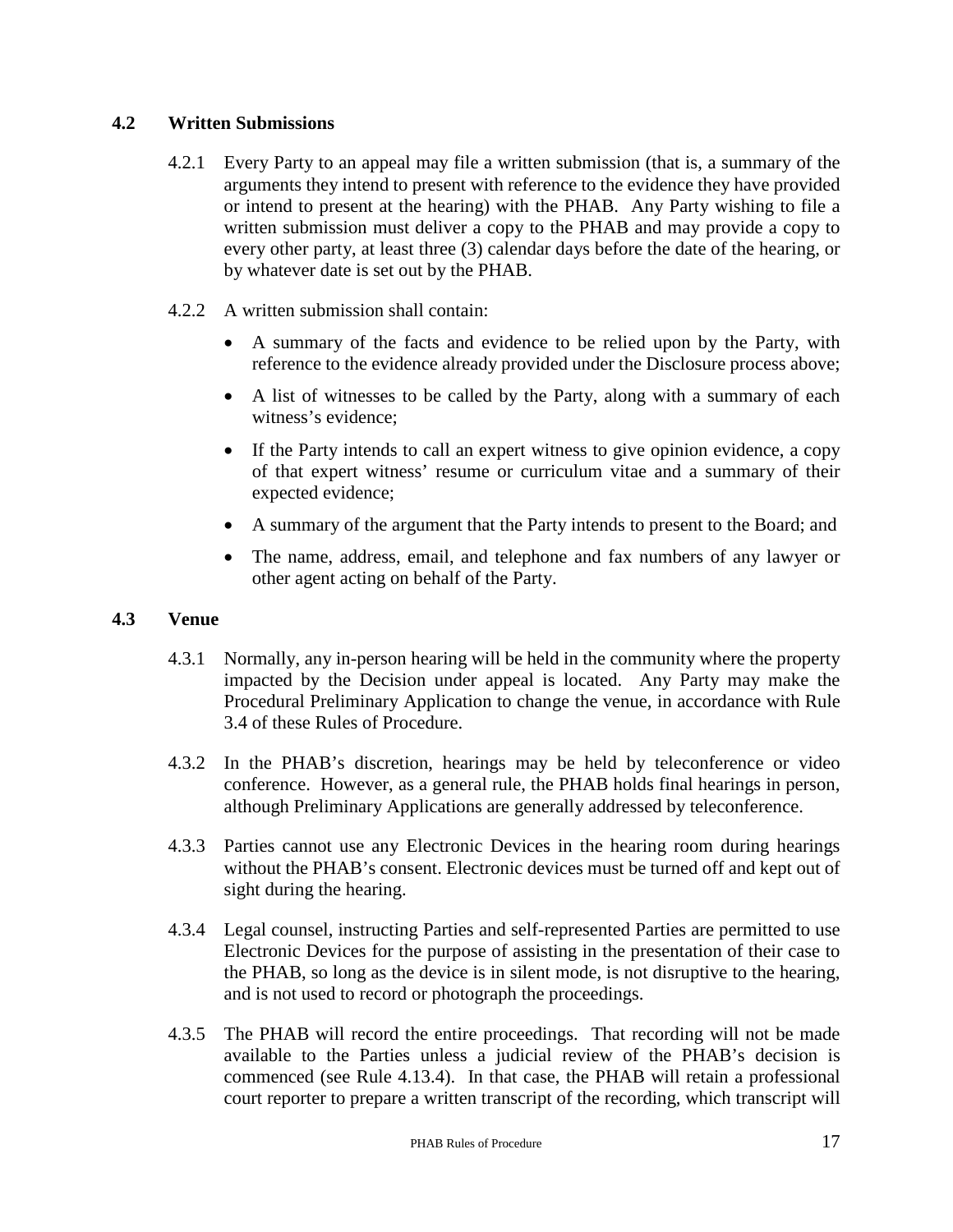form part of the PHAB's Record of Proceedings filed in the judicial review proceedings.

#### **4.4 Swearing or Affirming of Evidence**

- 4.4.1 Evidence may be given to the PHAB either by swearing an oath, or on affirmation.
- 4.4.2 As a general matter, the PHAB does not require evidence to be sworn or affirmed except as part of in-person hearings of the appeal.

## **4.5 Standard Procedure**

- 4.5.1 The Presiding PHAB Member will introduce the members of the PHAB and identify the Decision being appealed.
- 4.5.2 The Presiding PHAB Member will ask the Parties whether they have any objection to the constitution of the PHAB, or to its jurisdiction to hear the appeal.
- 4.5.3 In the discretion of the Presiding PHAB Member, parties may be allowed to commence a hearing with a brief opening statement which describes the issues that that Party will address at the hearing. If permitted, such a statement should include an outline of the evidence the Party intends to introduce, a list of witnesses, the topics to be covered, and the amount of time required. If permitted, the Appellant will make the opening statement first, followed by any other parties, followed by Alberta Health Services.
- 4.5.4 Unless directed otherwise by the Presiding PHAB Member, the evidence at a hearing shall be presented by the Parties in the following order:
	- 1) The Appellant;
	- 2) Any other Parties or Intervenors whose interest or position is, in the opinion of the PHAB, similar to that of the Appellant;
	- 3) Alberta Health Services;
	- 4) Any other Parties whose interest or position is, in the opinion of the PHAB, similar to that of Alberta Health Services;
	- 5) The Appellant, in rebuttal.
- 4.5.5 At the close of the hearing, and upon such terms that the PHAB may find reasonable, any Party to the proceedings shall be entitled, subject to the PHAB's discretion, to file a written brief, propose findings of fact and conclusions of law, or do both.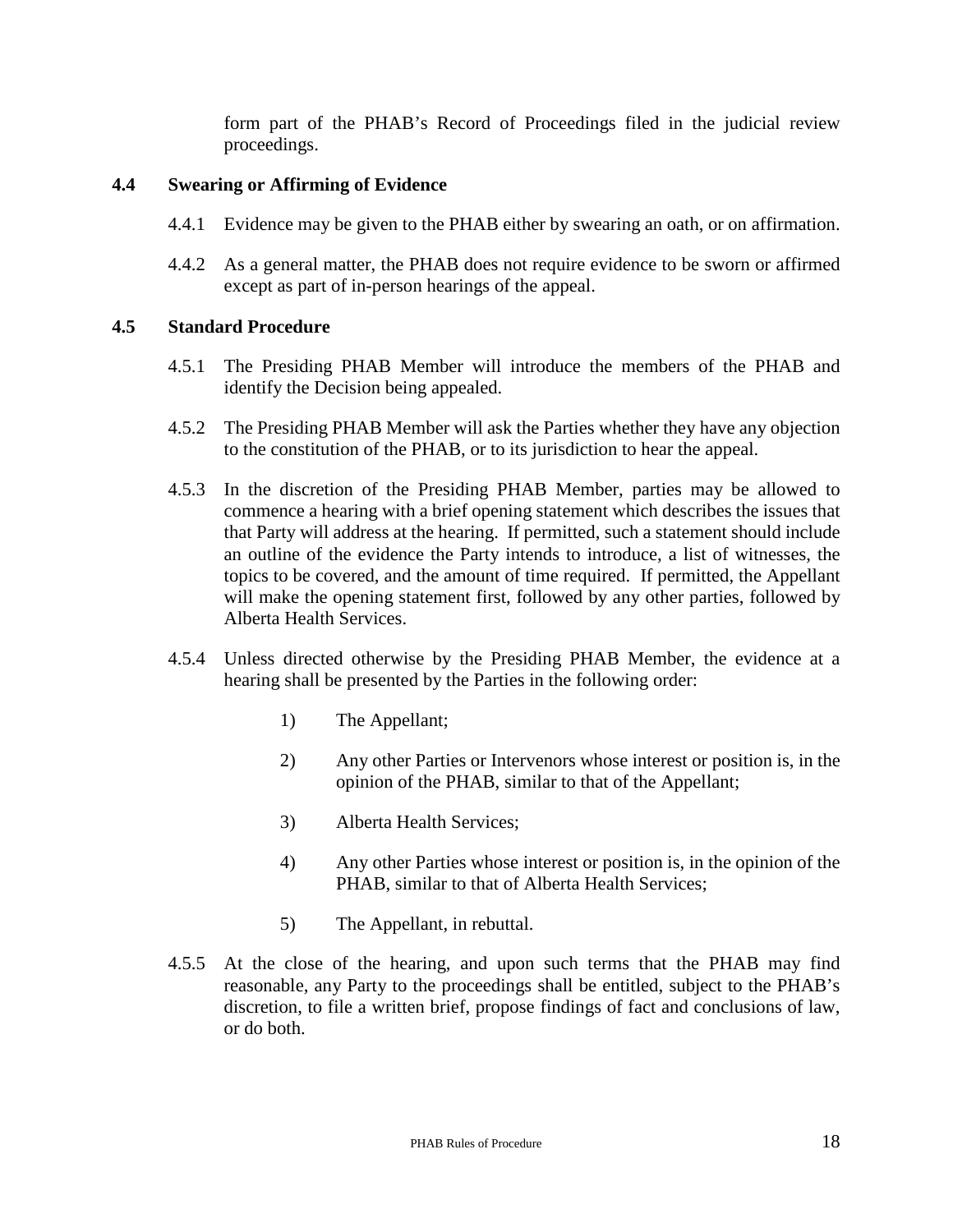- 4.5.6 Regardless of whether or not written closing arguments are permitted, at the close of the appeal hearing, the Presiding PHAB Member will provide each Party with an opportunity to make closing remarks.
- 4.5.7 Any written or oral closing argument will be included as part of the PHAB's Record.
- 4.5.8 At the conclusion of the appeal hearing, the Record of Proceedings shall be closed unless the Presiding PHAB Member directs otherwise. Once the Record of Proceedings is closed, no additional evidence shall be accepted unless the PHAB decides the evidence is material, and that there was good cause for the failure to produce it during the hearing.
- 4.5.9 The Presiding PHAB Member shall reflect in the Record of Proceedings any correction to the transcript that is approved by the PHAB.
- 4.5.10 Further to Rule 4.11.1, any decision by the PHAB to accept closing written submissions after the date of the hearing shall not be considered to be reopening a closed hearing.
- 4.5.11 The Presiding PHAB Member will then call the hearing to an end.

## **4.6 Expert and Lay Witnesses**

- 4.6.1 In hearings, the PHAB does not normally formally qualify a witness as an Expert Witness, but any witness with a degree of specialized knowledge should reference that knowledge, provide a resume or curriculum vitae, and may seek to establish that specialized knowledge as helpful to a particular appeal. Further, any Party may challenge the qualifications of any witness having technical or special knowledge, either before or during the course of that witness's testimony.
- 4.6.2 Resumes or curricula vitae will be filed with the PHAB a reasonable period of time, and in any event no later than three (3) calendar days (subject to the discretion of the PHAB), prior to the hearing at which a witness with technical or special knowledge is proposed to be brought forward.
- 4.6.3 The PHAB, in its discretion, will determine the weight to be given to each witness's testimony, in relation to which the witness's qualifications and experience will be a factor. However, the fact that evidence is deemed admissible does not mean that it will be determinative of any particular issue.
- 4.6.4 If any Expert Witness or lay witness is expected to attend, or clearly has relevant evidence which cannot be provided directly by any other witness, but that witness is not called by a Party with the ability to do so, on the application of a Party the PHAB may in its discretion draw an adverse inference, meaning that it will be assumed that the evidence of the Expert Witness or lay witness who failed to attend would have been adverse, or detrimental, to the Party who could have but failed to call that witness. The PHAB will not draw an adverse inference on its own motion.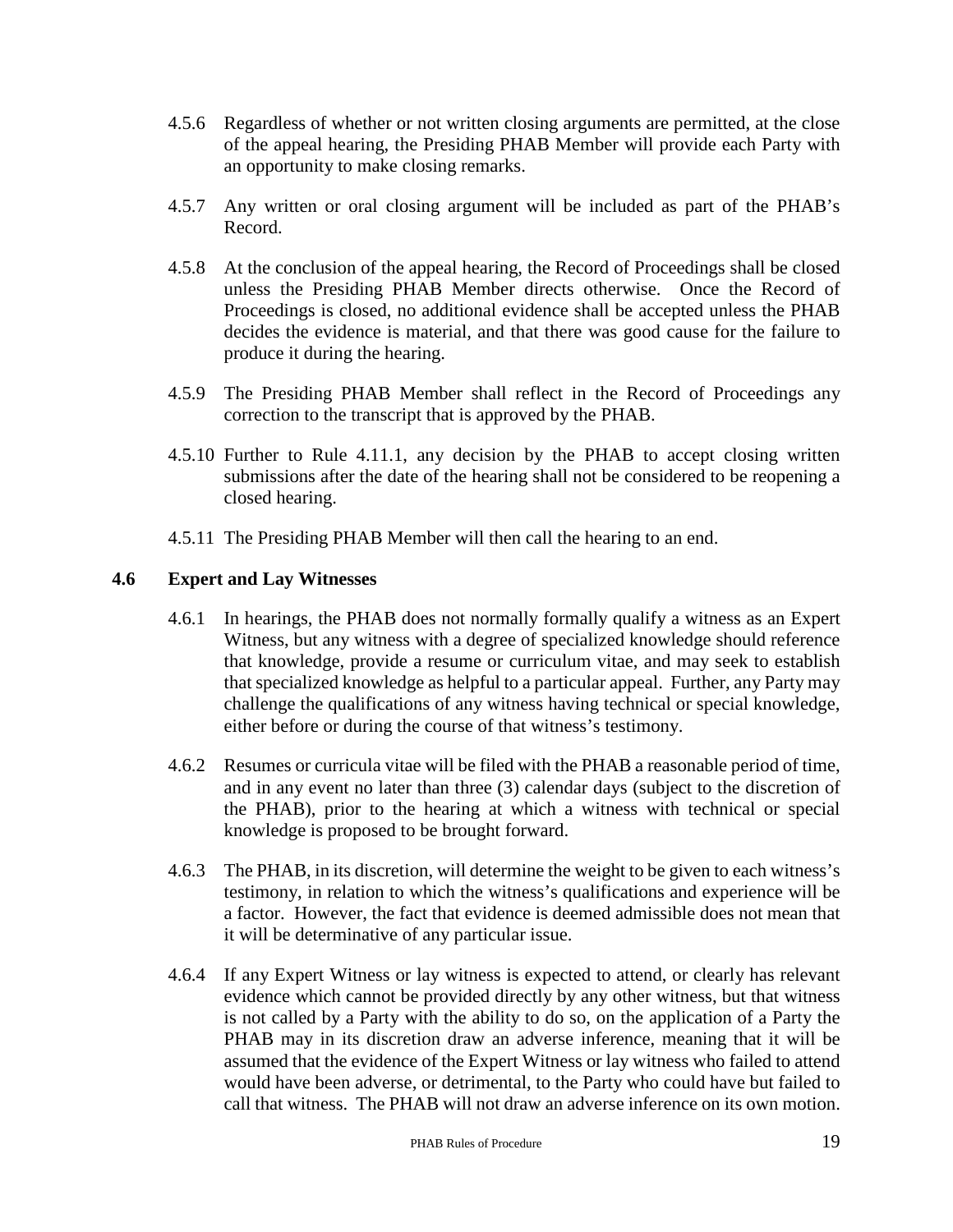4.6.5 The PHAB is empowered under the Act to retain its own experts to assist in in relation to any appeal.

# **4.7 Admissibility of Evidence**

- 4.7.1 The PHAB is not bound by the rules of evidence applicable to common law courts.
- 4.7.2 Notwithstanding Rule 4.7.1, as a general principle the Presiding PHAB Member shall admit any relevant oral or documentary evidence that is not privileged. Relevant evidence means evidence having a tendency to make the existence of any fact that is of consequence to the determination of the appeal more or less probable than it would have been without the evidence.
- 4.7.3 The Presiding PHAB Member may, however, exclude evidence if its probative value (the matter that it is providing proof of) is substantially outweighed by any of the following:
	- The danger of unfair prejudice;
	- Confusion of the issues: or
	- Considerations of undue delay, waste of time, or needless presentation of repetitious evidence.
- 4.7.4 Although the PHAB does not strictly follow the rules of evidence, Parties should be aware that the PHAB gives little weight to "hearsay" evidence. Hearsay evidence is evidence of what someone else said, that is offered on the basis that what that person said is true. In other words, the statement of a person not giving evidence at the hearing is put forward as proof that what they said actually happened, as opposed to proof merely that the person made the statement.
- 4.7.5 In all cases, the PHAB will determine the appropriate weight to give to any evidence, whether hearsay or otherwise, on the basis of the facts and circumstances before it. The PHAB's evidentiary determinations are made on a case-by-case basis and are not precedential nor binding on any future decisions.
- 4.7.6 The Presiding PHAB Member may limit introduction of evidence, or issue protective or other orders which in their judgment are required to prevent undue disclosure of classified, confidential, or sensitive matters. Where the Presiding PHAB Member determines that information and documents containing classified, confidential, or sensitive matters should be made available to another Party to the appeal, the Presiding PHAB Member may direct that Party to prepare an unclassified or non-sensitive summary or extract of the original, which summary or extract may be admitted as evidence in the Record of Proceedings. If the Presiding PHAB Member determines that this procedure is inadequate, but that classified or otherwise sensitive matters must form part of the Record of Proceedings in order to avoid prejudice to a Party, the Presiding PHAB Member may advise the parties and provide an opportunity for arrangements to permit a Party or their lawyer to have access to such material.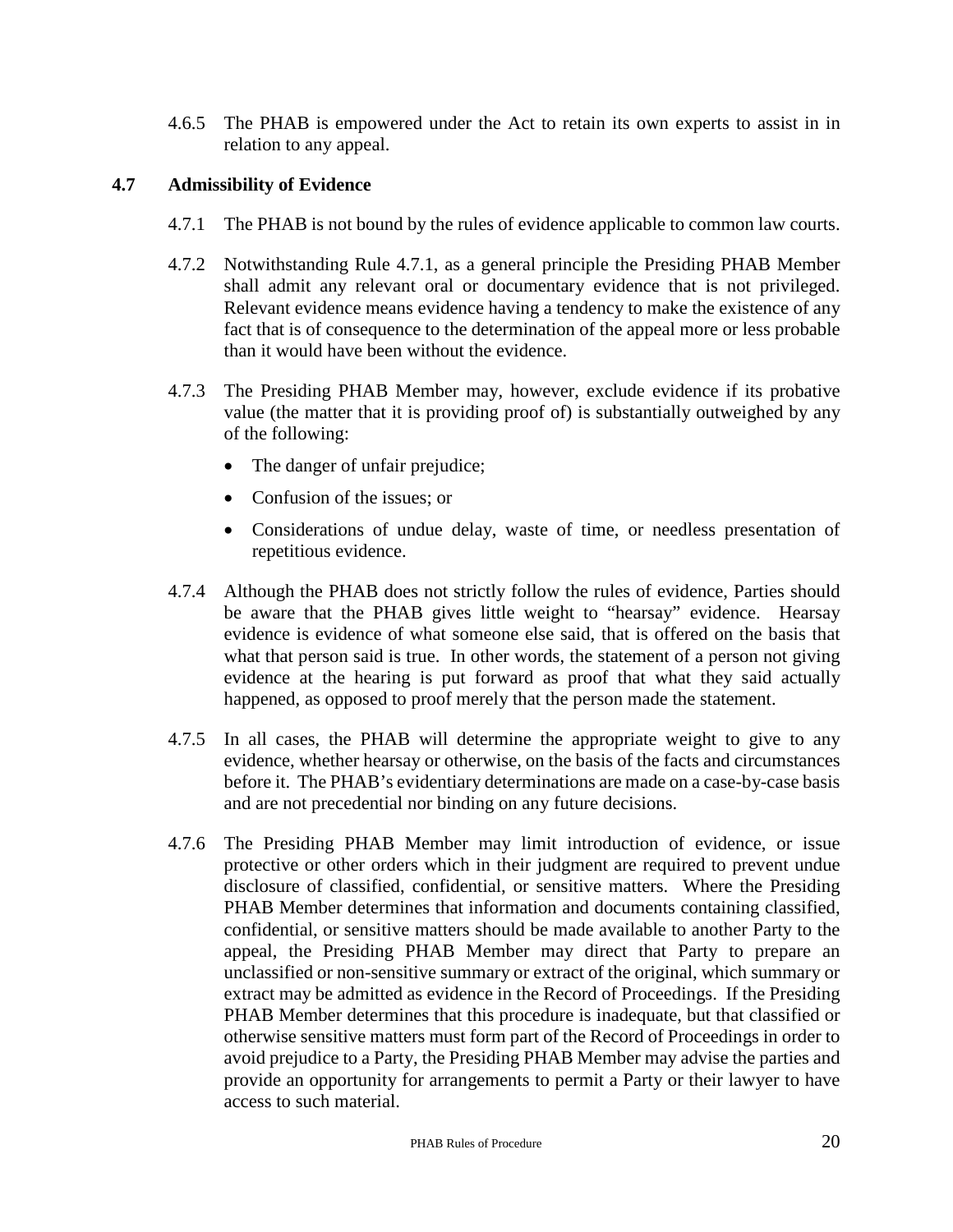# **4.8 Evidence: Written Testimony**

- 4.8.1 The Presiding PHAB Member may, in their discretion, accept written testimony in lieu of oral evidence where there is evidence presented that such is necessary for compelling reasons, such that the witness is unable to attend to provide evidence in person.
- 4.8.2 The Presiding PHAB Member may also, in their discretion, allow any witness to testify by teleconference or videoconference if satisfied that in the circumstances the witness is unable to attend the hearing in person and their evidence is necessary. This discretion will only be exercised in extraordinary circumstances and the usual process is for a witness to give evidence in person.

# **4.9 Evidence: Cross-Examination**

- 4.9.1 Cross-examination refers to the questioning, under oath or affirmation, by a Party of the other Party's witnesses, after those witnesses have already provided their direct evidence or "evidence in chief".
- 4.9.2 Unlike evidence in chief, where it is not appropriate to ask leading questions (that is, questions which suggest the answer), cross-examination questions should always be leading in nature, if possible.
- 4.9.3 Cross-examination is limited to the scope of the direct evidence and, subject to the discretion of the Presiding PHAB Member, is limited to those witnesses whose testimony is adverse to the Party cross-examining.
- 4.9.4 Notwithstanding Rule 4.9.3, the Presiding PHAB Member may, in his or her discretion, permit an inquiry into additional matters as if on direct evidence, if the circumstances are appropriate.

# **4.10 Burden of Proof**

4.10.1 Any Party offering evidence shall have the burden of introducing appropriate evidence to support its position. Where there is conflicting evidence, the PHAB will decide which evidence to accept. Generally, the PHAB will act on the preponderance of the evidence. However, the PHAB retains the discretion to reject the credibility of a particular witness, which may affect its assessment of the preponderance of the evidence.

#### **4.11 Failure to Provide Submissions**

4.11.1 Where a Party has been given notice in accordance with these Rules of Procedure and any statutory requirements of a Preliminary Application hearing or an appeal hearing, and that Party does not attend the Preliminary Application hearing or appeal hearing, the PHAB may proceed in that Party's absence and that Party is not entitled to any further notice of that application or appeal unless the PHAB decides otherwise.